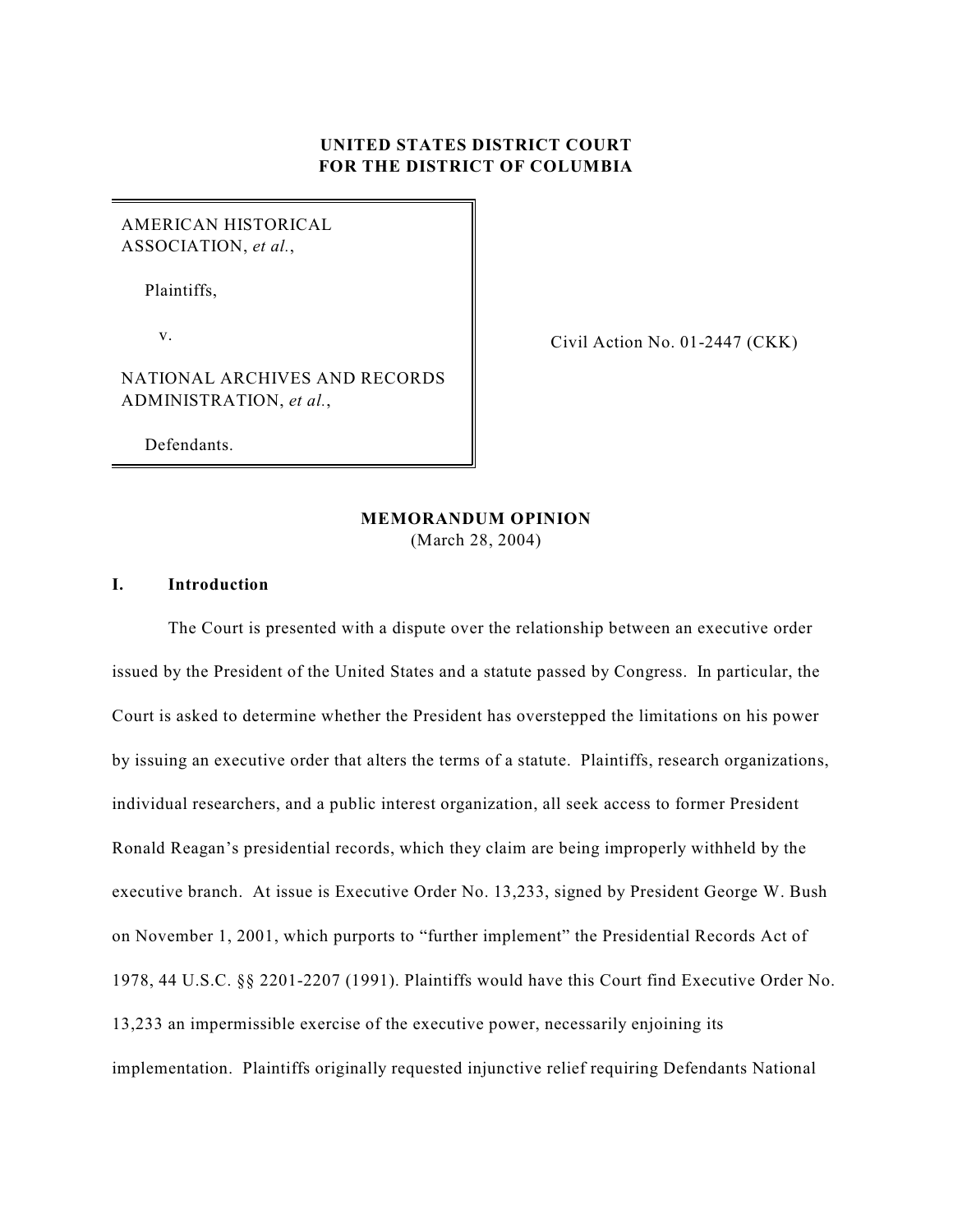Archives and Records Administration and the Archivist to produce records that had not been released to the public under the terms of Executive Order. However, at this stage in the litigation, the only documents that remain unavailable are 74 pages over which constitutional privilege has been asserted.

Pending before the Court are Defendants' motion to dismiss all counts of Plaintiffs' complaint, and Plaintiffs' motion for summary judgment on one count of their complaint. In addition to the briefing filed by the parties to this matter, the Court granted the Association of American Publishers, and several other interested groups, leave to collectively file an amicus brief. These documents, as well as several notices and responses that the parties filed during the ongoing privilege review, have been considered by the Court.

After an examination of the parties' motions, the briefs, and the relevant law, the Court determines that Plaintiffs' suit is not justiciable at this juncture. Plaintiffs have not shown that they have standing to bring this suit, and the Court also finds that their claim is not ripe.

### **II. Factual and Statutory Background**

#### **A. Historical Context**

Prior to 1974, the wide array of materials generated during a presidency were generally considered the property of that President when his term ended, although those ownership rights might be limited somewhat by the public interest in them as records of government activity. *See Nixon v. Administrator of General Services*, 433 U.S. 425, 431 (1977); *Nixon v. United States*, 978 F.2d 1269, 1270 (D.C. Cir. 1992). In the midst of the Watergate investigation, however, Congress passed the Presidential Recordings and Materials Act ("PRMA"), which transferred control of President Richard Nixon's presidential records to the Administrator of General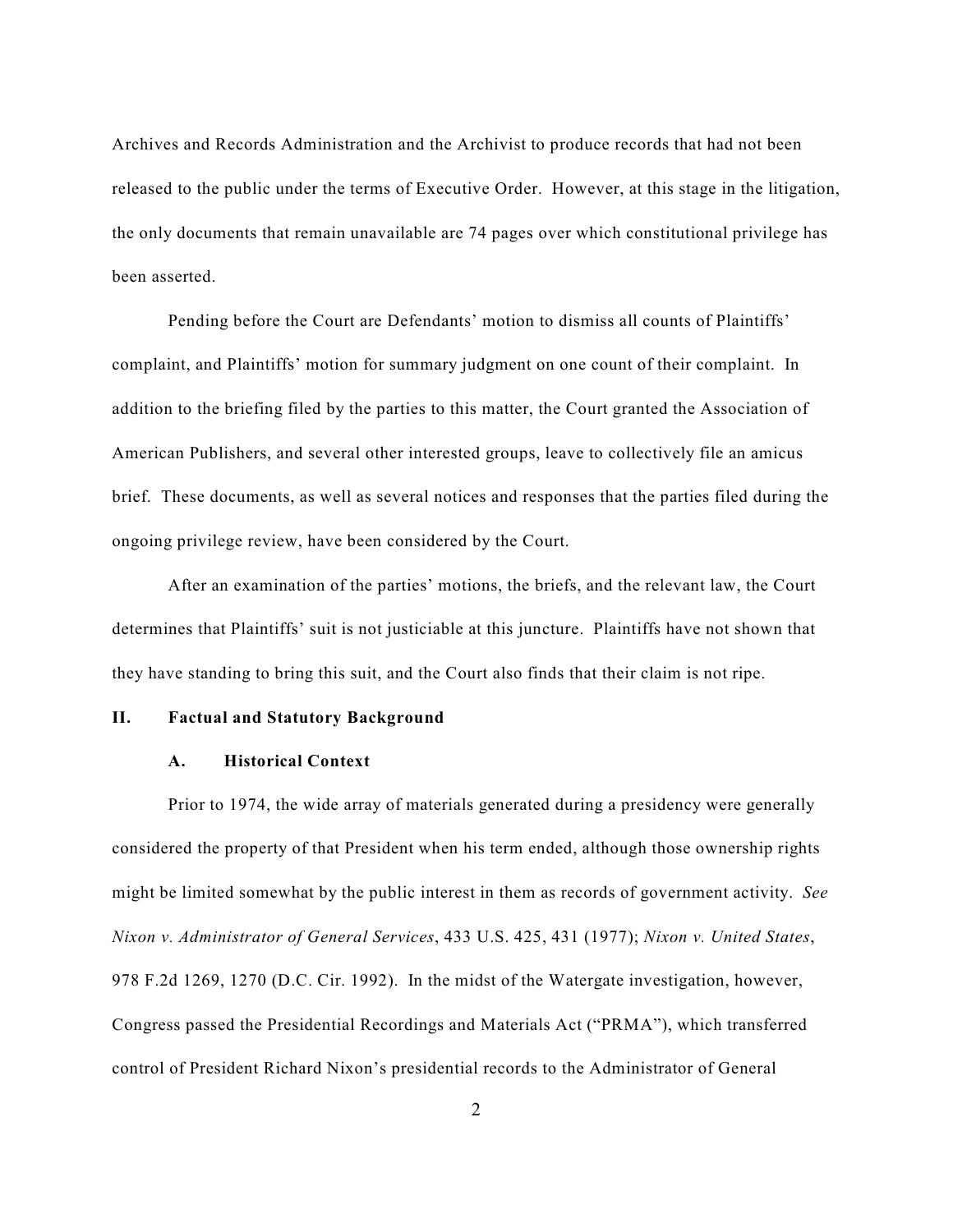Services (later changed to the "Archivist"), and directed the Administrator to develop regulations providing for public access to the materials. *See* 44 U.S.C. § 2111 note. The PRMA was upheld as constitutional in *Nixon v. Administrator of General Services*, 433 U.S. 425 (1977). Although the Court in *Nixon v. Administrator of General Services* held that there is a legal foundation for a former president's claim to executive privilege surviving his tenure in office, the Court also held that the former president's interest in keeping the records private erodes over time. *Id.* at 449, 451.

### **B. Presidential Records Act**

Several years later, Congress passed the Presidential Records Act of 1978 ("PRA"), which addressed this issue of public access to presidential papers in a broader context. In keeping with the view that presidential records are not personal property, the Act states that "[t]he United States shall reserve and retain complete ownership, possession, and control of Presidential records; and such records shall be administered in accordance with this chapter." 44 U.S.C. 2202. The Act confers on the Archivist of the United States "responsibility for the custody, control, and preservation of, and access to, the Presidential records" generated during the outgoing President's term or terms.  $44 \text{ U.S.C. } 2203 \text{ (f)}(1)$ . It further directs that the "Archivist" shall have an affirmative duty to make such records available to the public as rapidly and completely as possible consistent with the provisions of this Act." *Id.* In conjunction with this mandate, the PRA makes several provisions for the restriction of access to Presidential records.<sup>1</sup>

 $\frac{1}{1}$  In August 2001, in anticipation of the expiration of the restrictions on former President Reagan's records, the Archivist publicly addressed the procedures governing the opening of presidential records under the PRA:

The PRA also establishes a process for access to the records of Presidents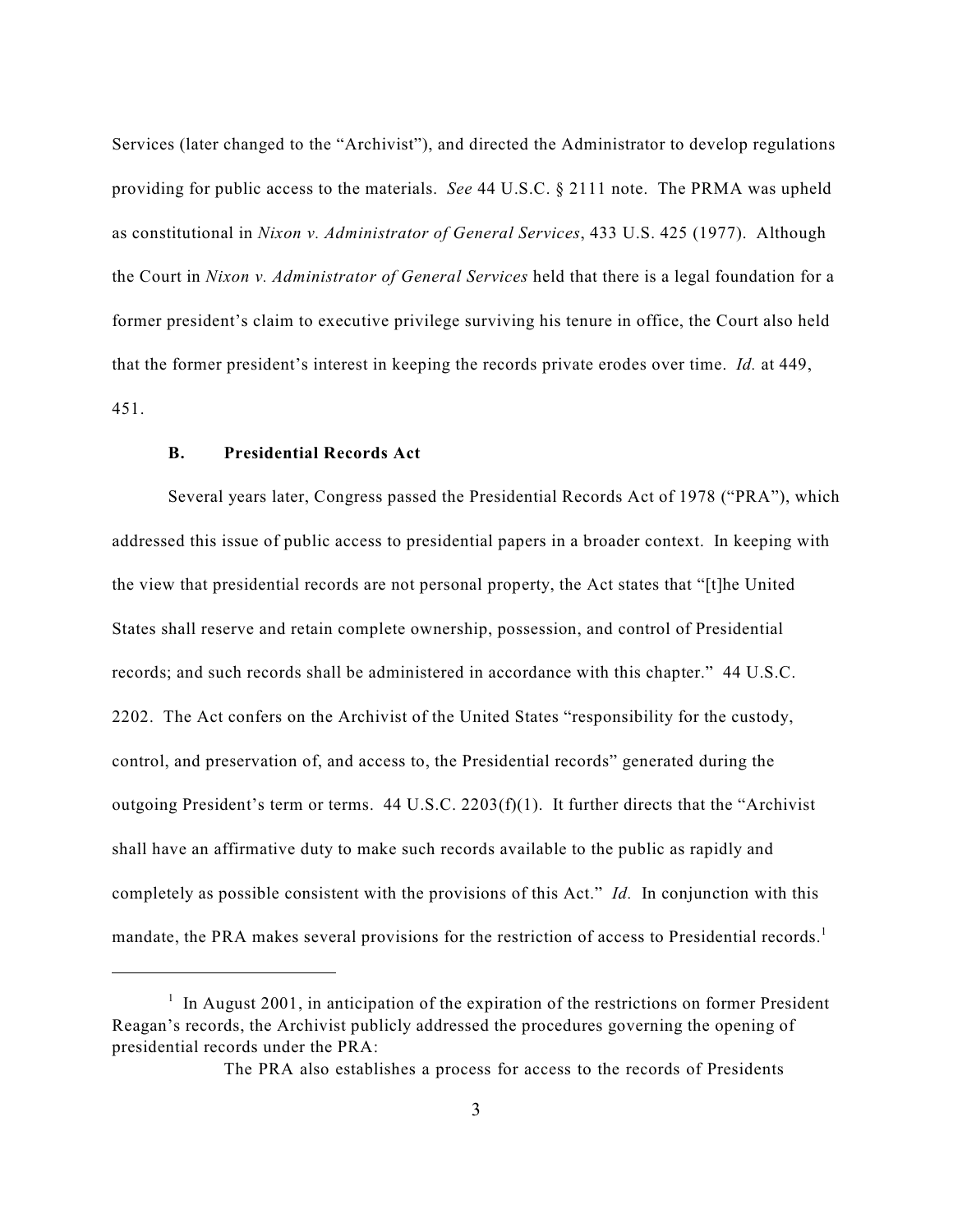First, prior to leaving office, a president can restrict access to certain categories of

information for up to 12 years. *Id.* § 2204(a)(1)-(6).<sup>2</sup> In relevant part, the Act allows a president

For the first five years after the President leaves office, his records are generally exempt from public access of any kind, including the Freedom of Information Act (FOIA). During this period, only Congress, the courts, and the incumbent and former Presidents may have access.

For the next seven years, anyone can request access to Presidential records through the Freedom of Information Act (FOIA), but various exemptions under the PRA and FOIA still apply. The PRA exemptions include national security information that is properly classified; information about appointees to Federal office; information specifically exempt from disclosure by law; trade secrets and confidential business information; confidential communications requesting or submitting advice between the President and his advisors or between such advisors; and information which, if disclosed, would cause a clearly unwarranted invasion of personal privacy. These exemptions are imposed by the Archivist, following a thirty-day review by both the former and current Presidents.

After twelve years, the PRA exemptions no longer apply. Only the FOIA exemptions apply at that point, except one: there is no longer an automatic statutory exemption to withhold communications between the President and his advisors and among the advisors themselves or any other deliberative records. However, even after twelve years, both the former and current Presidents still review Presidential records prior to release to consider whether to assert the privilege that covers communications between the President and his advisors and among the advisors themselves, or any other deliberative records. Executive Order 12667, issued by President Reagan in January 1989, establishes the procedures for notifying the former and incumbent Presidents and for asserting that privilege against the release of Presidential records.

Pl. Mot. for Summ. J. ("Pl. Mot.") Attach. 5. *See also* John W. Carlin, *Opening the Reagan Records* (August 2001), *at*

http://www.archives.gov/presidential\_libraries/presidential\_records/opening\_reagan\_records.htm (last visited March 23, 2004).

<sup>2</sup>The other categories of information are: classified materials related to national defense or foreign policy, 44 U.S.C. § 2204(a)(1); materials "relating to appointments to federal office," *id.* § 2204(a)(2); information "specifically exempted from disclosure by statute," *id*. § 2204(a)(3); privileged or confidential trade secrets and commercial or financial information, *id*. § 2204(a)(4);

from Ronald Reagan onwards. It allows public access to the records beginning five years after the President leaves office, but permits the former President and the Vice President to invoke up to six specific restrictions to public access for up to twelve years.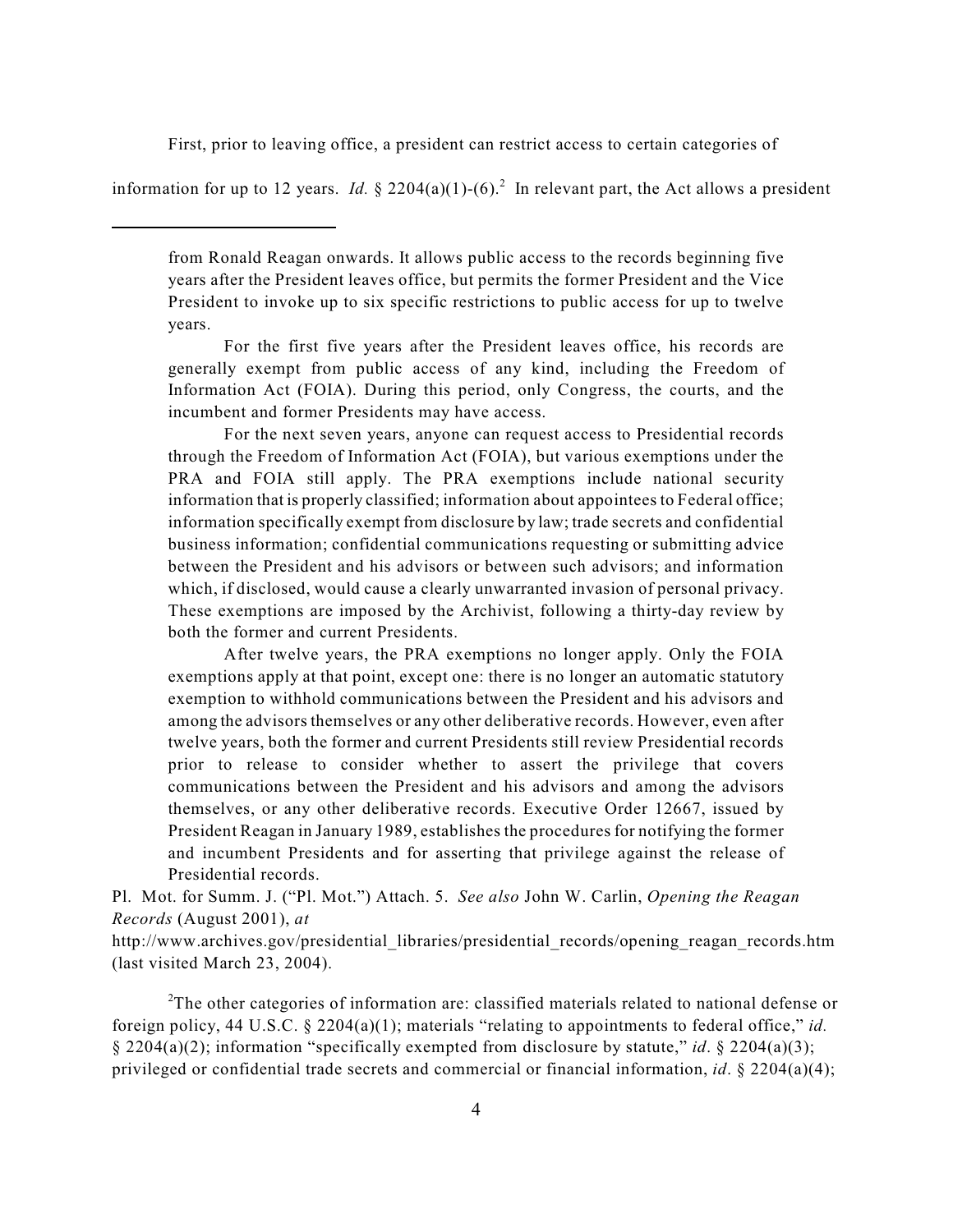to restrict access to "confidential communications requesting or submitting advice, between the President and his advisers, or between such advisors" for 12 years. *Id.* § 2204(a)(5).

Records not restricted for the 12-year period, shall be made available by the Archivist to the public after five years, generally subject to the conditions of the Freedom of Information Act ("FOIA"), 5 U.S.C. § 552.<sup>3</sup> 44 U.S.C. §§ 2204(b)(2)(A), 2204(c)(1). Each of these FOIA exemptions may apply to presidential records indefinitely.<sup>4</sup>

The one exception to this direction is that presidential records cannot be withheld from members of the public based on FOIA exemption (b)(5). 44 U.S.C.  $\S$  2204(c)(1). In the ordinary FOIA context, the public is not entitled to materials that fall under exemption  $(b)(5)$ , "interagency or intra-agency memorandums or letters which would not be available by law to a party other than an agency in litigation with the agency." 5 U.S.C. § 552(b)(5). In the context of presidential records, however, the  $(b)(5)$  exemption is inapplicable, so such materials are considered records belonging to the National Archives, and must be "granted on

and information "the disclosure of which would constitute a clearly unwarranted invasion of personal privacy." *Id.*  $\S$  2204(a)(6). Purely personal documents are excluded from the PRA's definition of "Presidential records," *id*. § 2201(2)(B)(ii).

 ${}^{3}$ Four of the exemptions from access are the same as categories to which a president may delay access for 12 years.

<sup>&</sup>lt;sup>4</sup>The exemptions are: national security information, 5 U.S.C. § 552(b)(1); information on internal personnel matters, *id*. § 552(b)(2); information statutorily exempted from disclosure, *id*. § 552(b)(3); privileged or confidential "trade secrets and commercial or financial information," *id.* § 552(b)(4); information "the disclosure of which would constitute a clearly unwarranted invasion of personal privacy," *id.* § 552(b)(6); certain types of "[r]ecords or information compiled for law enforcement purposes," *id*. § 552(b)(7); information used by "an agency responsible for the regulation or supervision of financial institutions," *id.* § 552(b)(8); and "geological and geophysical information and data, including maps, concerning wells," *id.* § 552(b)(9).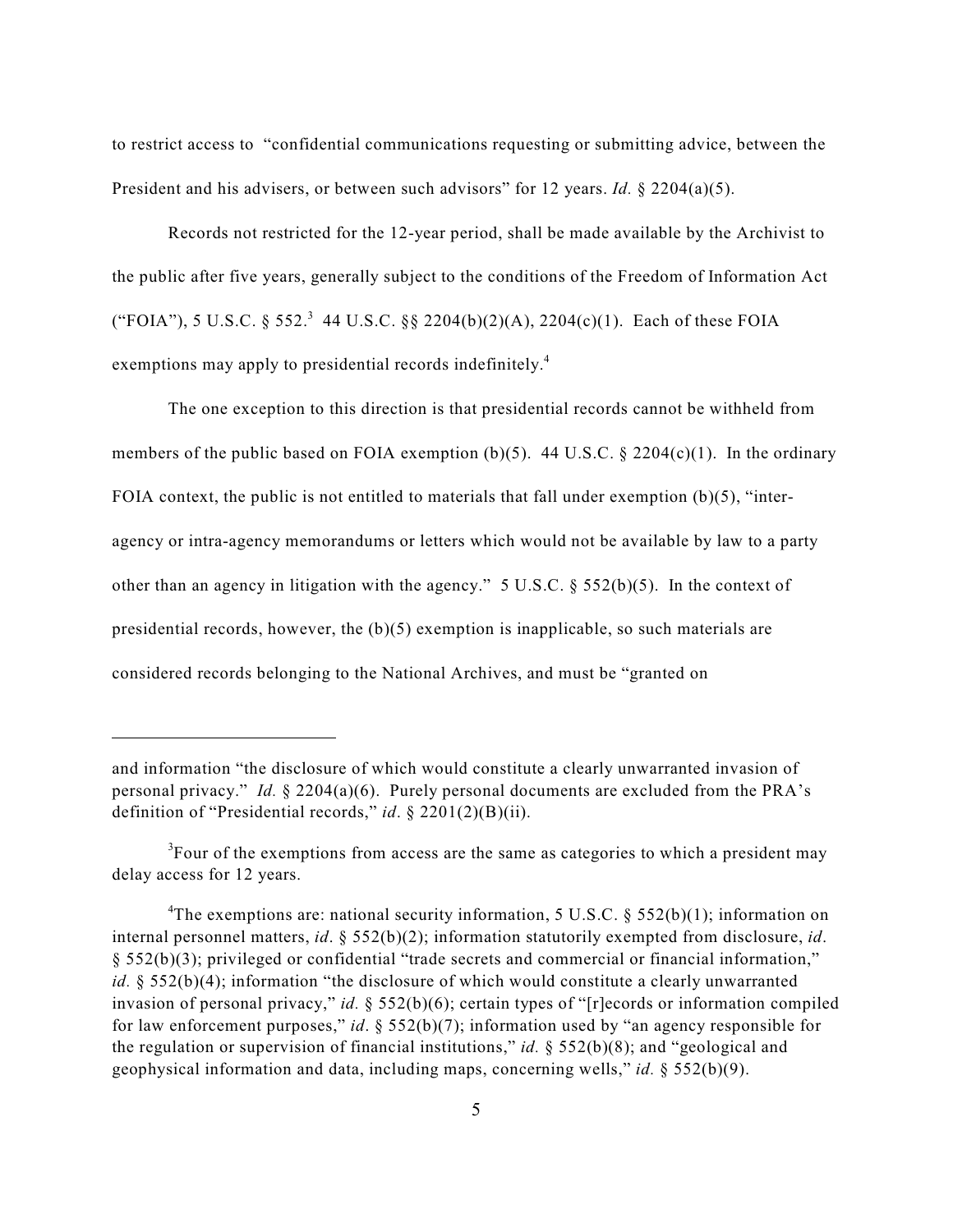nondiscriminatory terms" to members of the public.  $44 \text{ U.S.C.} \$   $2204(c)(1)$ .

Third, the PRA states that "[n]othing in this Act shall be construed to confirm, limit, or expand any constitutionally-based privilege which may be available to an incumbent or former President." *Id.* § 2204(c)(2).

Under the PRA, the Archivist must notify the former president "when the disclosure of particular documents may adversely affect any rights and privileges which the former President may have." *Id.* § 2206(3). The National Archives and Records Administration ("NARA") has implemented this requirement by promulgating a regulation providing that whenever the Archivist intends to make public any presidential record, he must provide 30 days' notice to the former president to allow him, or his designated representative, to assert any rights or privileges that would foreclose access to the materials.  $36 \text{ C.F.R.}$  §  $1270.46(a)$ , (b), (d). If the former president raises such a right or privilege intending to preclude disclosure, "and the Archivist nevertheless determines that the record in question should be disclosed in whole or in part, the Archivist shall notify the former President or his representative," and "shall not disclose [the records] for at least 30 calendar days . . ." *Id.* § 1270.46(c), (d). Copies of either notice to a former president of impending disclosure must be provided to the incumbent president as well. *Id.* § 1270.46(e).

## **C. Executive Order 12,667 ("Reagan Order")**

President Ronald Reagan signed Executive Order 12,667 ("Reagan Order") on January 18, 1989, "in order to establish policies and procedures governing the assertion of Executive privilege by incumbent and former Presidents in connection with the release of Presidential records" by NARA under the PRA. Reagan Order, 54 Fed. Reg. 3403; *see also* 44 C.F.R. § 2204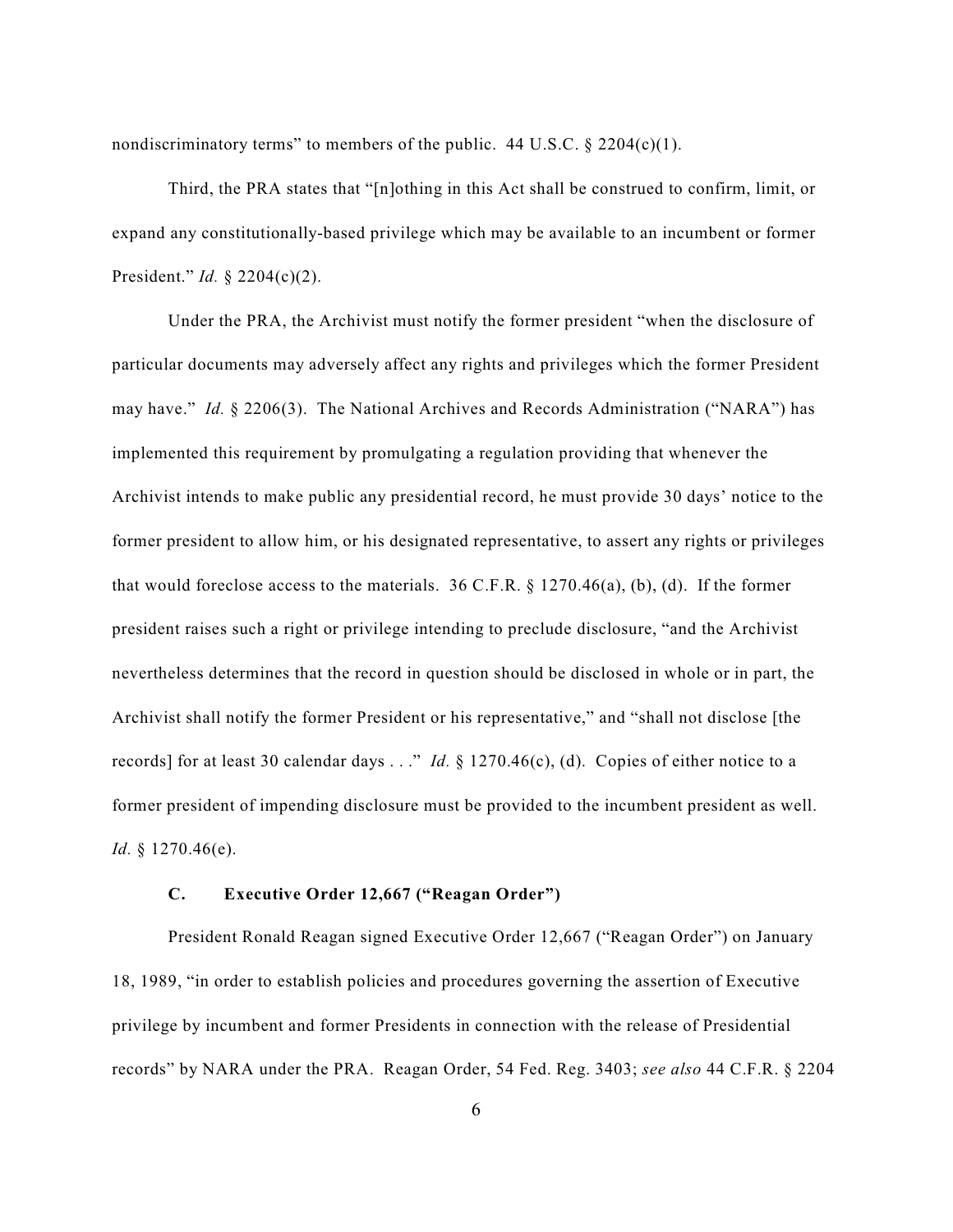note. The Reagan Order specified three situations in which presidential records could be withheld: national security, law enforcement, and the executive deliberative process privilege, and gave the incumbent president the authority to assert privilege over the records of a former president. *Id.* §§ 1(g), 3.

When the Archivist notified an incumbent and former president of his intent to open records, the Reagan Order required him to "identify any specific materials, the disclosure of which he believes may raise a substantial question of Executive privilege." *Id.* § 2(a). After 30 days, the Archivist would be free to disclose the records, "unless during that time period the Archivist [received] a claim of Executive privilege by the incumbent or former President or the Archivist has been instructed by the incumbent President or his designee to extend the time period." *Id.* § 2(b). The Reagan Order provided that both the incumbent and former presidents could assert executive privilege, but that the Archivist would only be bound to accept the privilege claim of an incumbent president. *Id*. §§ 3-4. The Reagan Order required the Archivist to abide by an incumbent president or his designee's direction as to whether to accept or deny a former president's claim of privilege, unless ordered otherwise by a court. *Id*. § 4.

The Reagan Order was revoked by Executive Order 13,233, discussed infra.

## **D. Executive Order 13,233 ("Bush Order")**

#### **1. Factual Backdrop for the Bush Order**

The records generated during President Reagan's terms in office were the first to be subject to the provisions of the PRA. Before leaving office, President Reagan exercised his right under the PRA to restrict appropriate materials for the maximum 12 year period, including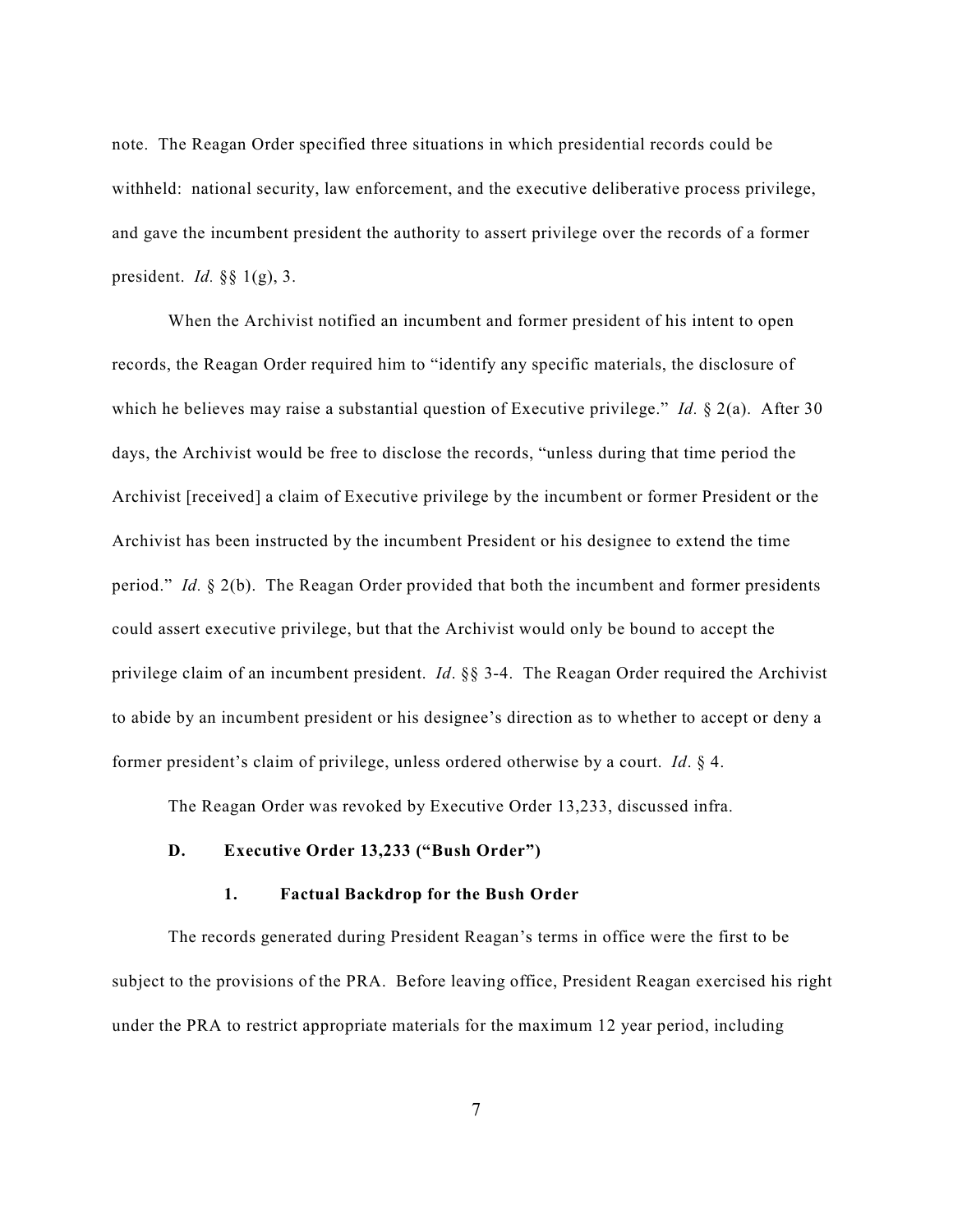"confidential communications" with his advisors. Compl. ¶ 28. President George W. Bush took office in January 2001, the same time that President Reagan's 12 year restrictions on certain records expired, and in February 2001, NARA notified President Bush and former President Reagan that it intended to release these materials because the period of their restriction had expired. Compl. ¶¶ 27, 33. The notice did not state that any records "raise a substantial question of Executive privilege" within the meaning of  $\S$  2(a) of the Reagan Order.

In response to NARA's notice, White House Counsel Alberto R. Gonzales twice instructed the Archivist to extend the time available for President Bush to review the soon-to-bereleased presidential records, for a total extension of 180 days. Compl. ¶ 36; Pl. Stmt. of Undisputed Facts ("Pl. Stmt.") Ex. 2, 3. At the end of the 180 days, White House Counsel Gonzales instructed the Archivist to extend the time for White House review for "a few additional weeks," stating that the extended review period "has been necessary for this Administration to review the many constitutional and legal questions raised by potential release of sensitive and confidential Presidential records, and to decide upon the proper legal framework and process to employ in reviewing such records on an ongoing basis." Pl. Stmt. Ex. 4; Def. Resp. to Pl. Stmt. ¶ 1.

On November 1, 2001, President Bush issued Executive Order 13,233, entitled "Further Implementation of the Presidential Records Act." Bush Order, 66 Fed. Reg. 56025; *see also* 44 U.S.C. § 2204 (Supp. 2003). The stated purpose of the Bush Order is "to establish policies and procedures implementing [the Presidential Records Act] with respect to constitutionally based privileges . . ." *Id.* preamble. The Order "is not intended to indicate whether and under what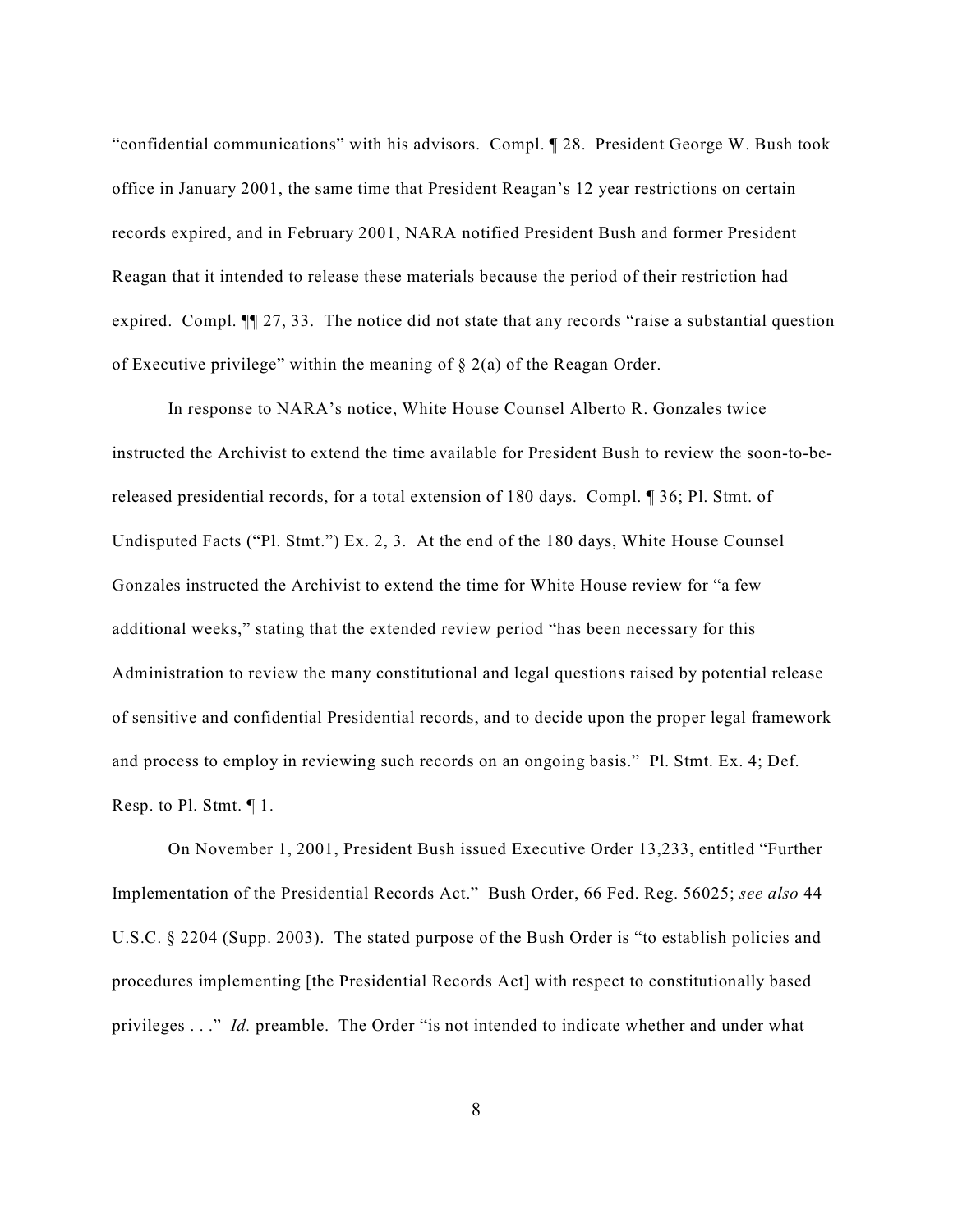circumstances a former President should assert or waive any privilege. The order is intended to establish procedures for former and incumbent Presidents to make privilege determinations." *Id.* § 9.

### **2. The Bush Order's Stated Constitutional and Legal Background**

Section 2 of the Bush Order details the order's constitutional and legal background. *Id.* § 2. After the 12-year period during which a former president's records can be shielded from public view, the PRA directs the Archivist to follow the FOIA guidelines when releasing presidential records. *Id.* § 2(a). While the PRA explicitly states that FOIA exemption (b)(5) is not a permissible basis on which the Archivist may withhold documents from the public after the 12-year period has elapsed, *see* 44 U.S.C.  $\S$  2204(c)(1), the Bush Order states that 44 U.S.C.  $\S$  $2204(c)(2)$  "recognizes that the former President or the incumbent President may assert any constitutionally based privileges, including those ordinarily encompassed within [FOIA exemption  $(b)(5)$ ]." Bush Order § 2(a).

The Bush Order includes a detailed description of what purportedly constitutes a president's constitutionally-based privilege. The Bush Order removed the privilege for law enforcement records, and added several categories instead:

The President's constitutionally based privileges subsume privileges for records that reflect: military, diplomatic, or national security secrets (the state secrets privilege); communications of the President or his advisors (the presidential communications privilege); legal advice or legal work (the attorney-client or attorney work product privileges); and the deliberative processes of the President or his advisors (the deliberative process privilege).

*Id.* In addition, the Order states that the executive exercise of a constitutionally-based privilege does not expire simply due to the passage of time, relying on *Nixon v. Administrator*, which held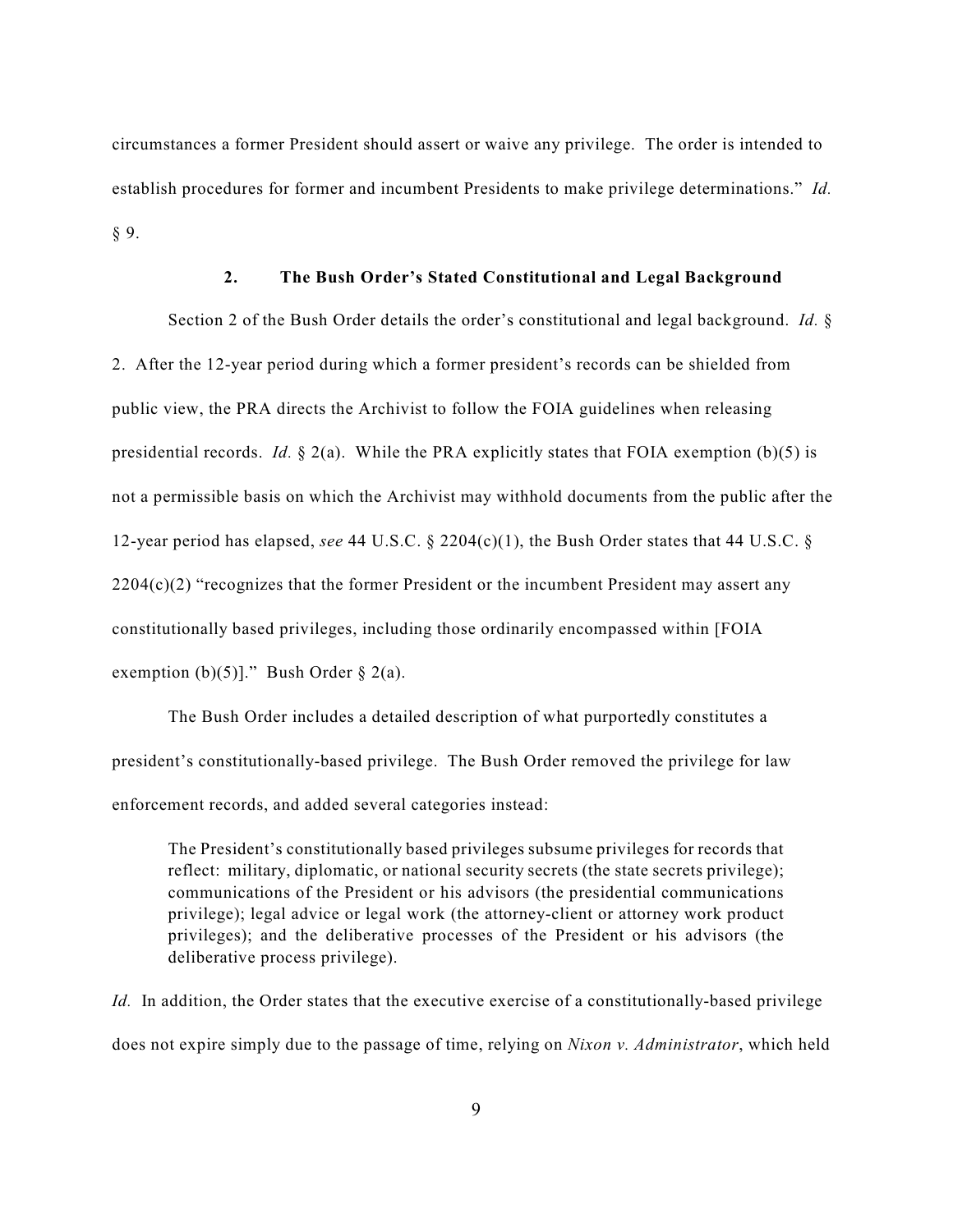that "constitutionally based privileges available to a President 'survive[] the individual President's tenure.'" *Id.* § 2(b) (quoting *Nixon v. Administrator*, 433 U.S. at 449).

The Order also maintains that "a former President, although no longer a Government official, may assert constitutionally based privileges with respect to [his records], and [the Supreme Court] expressly rejected the argument that 'only an incumbent President can assert the privilege of the Presidency.'" *Id.* (quoting *Nixon v. Administrator*, 433 U.S. at 448). Finally, the Bush Order sets out a standard which those requesting presidential documents must meet. As opposed to the FOIA standard, which requires no showing of need for the information sought, the Bush Order requires a "'demonstrated, specific need' for particular records, a standard that turns on the nature of the proceedings and the importance of the information to that proceeding." *Id.* § 2(c), quoting *United States v. Nixon*, 418 U.S. 683, 713 (1974).

### **3. Procedures Under the Bush Order**

The Bush Order sets out several procedures for the Archivist when administering presidential records. When the Archivist receives a request for unreleased presidential records, the Bush Order requires the Archivist to notify both the former president and incumbent president, and provides them with the records sought. Bush Order  $\S$  3(a). The Archivist may not release the records while the former president reviews them. *Id.* § 3(b). The incumbent president or his designee has the concurrent ability to determine whether to invoke executive privilege with respect to the records. *Id.* § 3(d). If the former president requests that the records be withheld as privileged, and the incumbent president concurs in the former president's decision, the incumbent president informs the former president and the Archivist of his agreement. *Id.* § 3(d)(1)(I).

The Bush Order also permits former presidents to raise the executive privilege, even in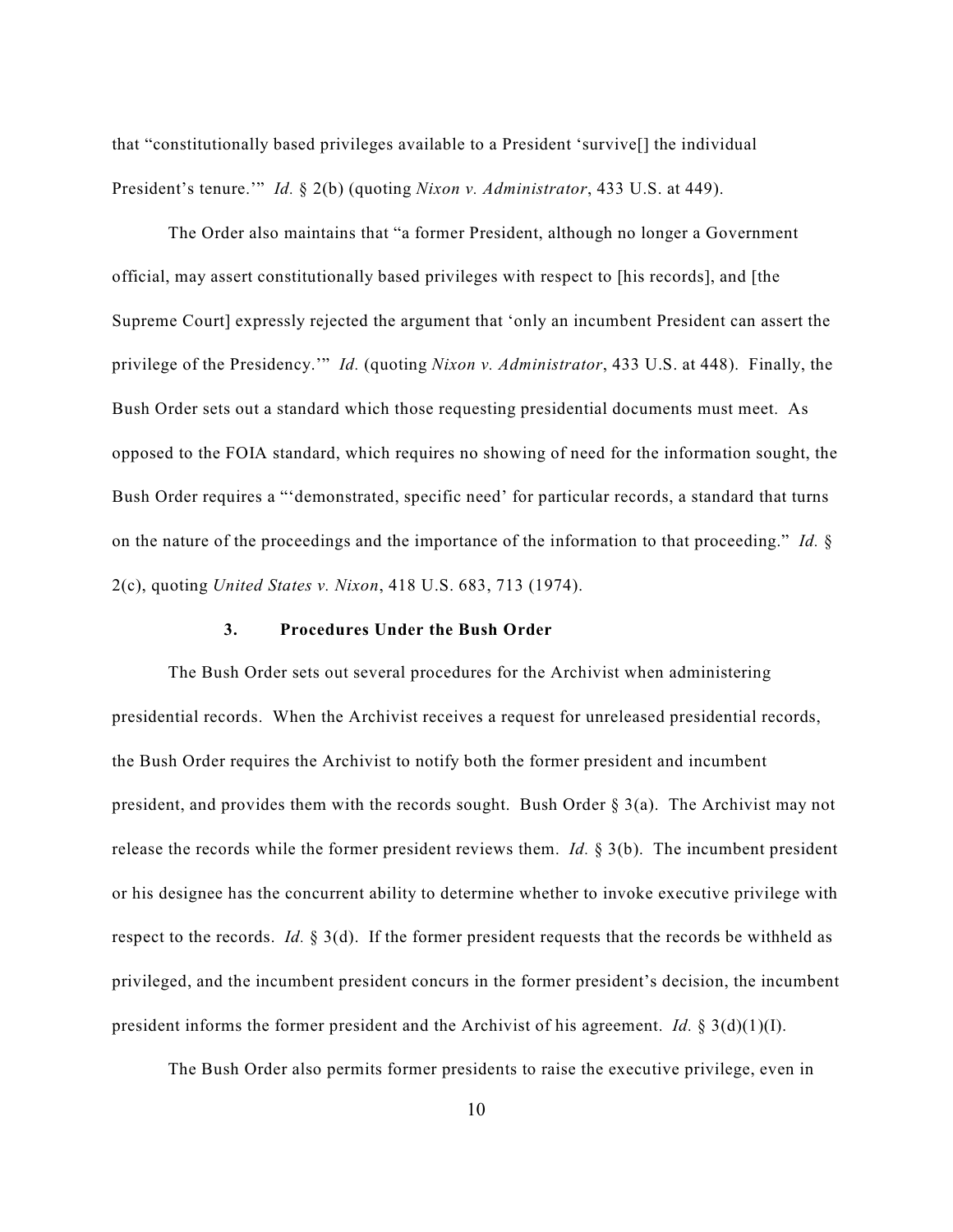the face of disagreement from the incumbent president, and permits the incumbent to raise the privilege with respect to a former president's papers, even if the former president does not raise the privilege himself. *Id.* §§  $3(d)(1)(ii)$ ,  $3(d)(2)(ii)$ . The Bush Order indicates that the incumbent president will concur in the former president's privilege decision "[a]bsent compelling circumstances." *Id.* § 4. The Archivist may not disclose the records until the incumbent president informs the Archivist that both he and the former president agree to permit access, "or until ordered to do so by a final and nonappealable court order." *Id.* § 3(d)(1)(I); *see also id.* §§  $3(d)(1)(ii)$ ,  $3(d)(2)(I)$ ,  $3(d)(2)(ii)$ .

Finally, the Bush Order maintains that the records of a former vice president are to be administered with the same procedures as those of a former president, and that both the PRA and the Bush Order apply to vice presidential records in the same manner as they would apply to presidential records. *Id.* § 11.

#### **E. Records in Dispute**

When Plaintiffs originally brought this suit, the question of which records, if any, were being withheld was a subject of some dispute. The Court's unusually heavy docket during the pendency of this litigation accounts for the delay in resolving the issues presented, and in the intervening time, the Reagan presidential records have gradually been released to the public. Originally, some 68,000 pages of former President Reagan's records appeared to be under review by former President Reagan and President Bush. *See* Compl. ¶¶ 53-57 Over the course of this litigation, various records have been released while new records have come to light. While former President Reagan had initially indicated he would assert privilege over certain documents and a segment of videotape, Defendants have informed the Court that former President Reagan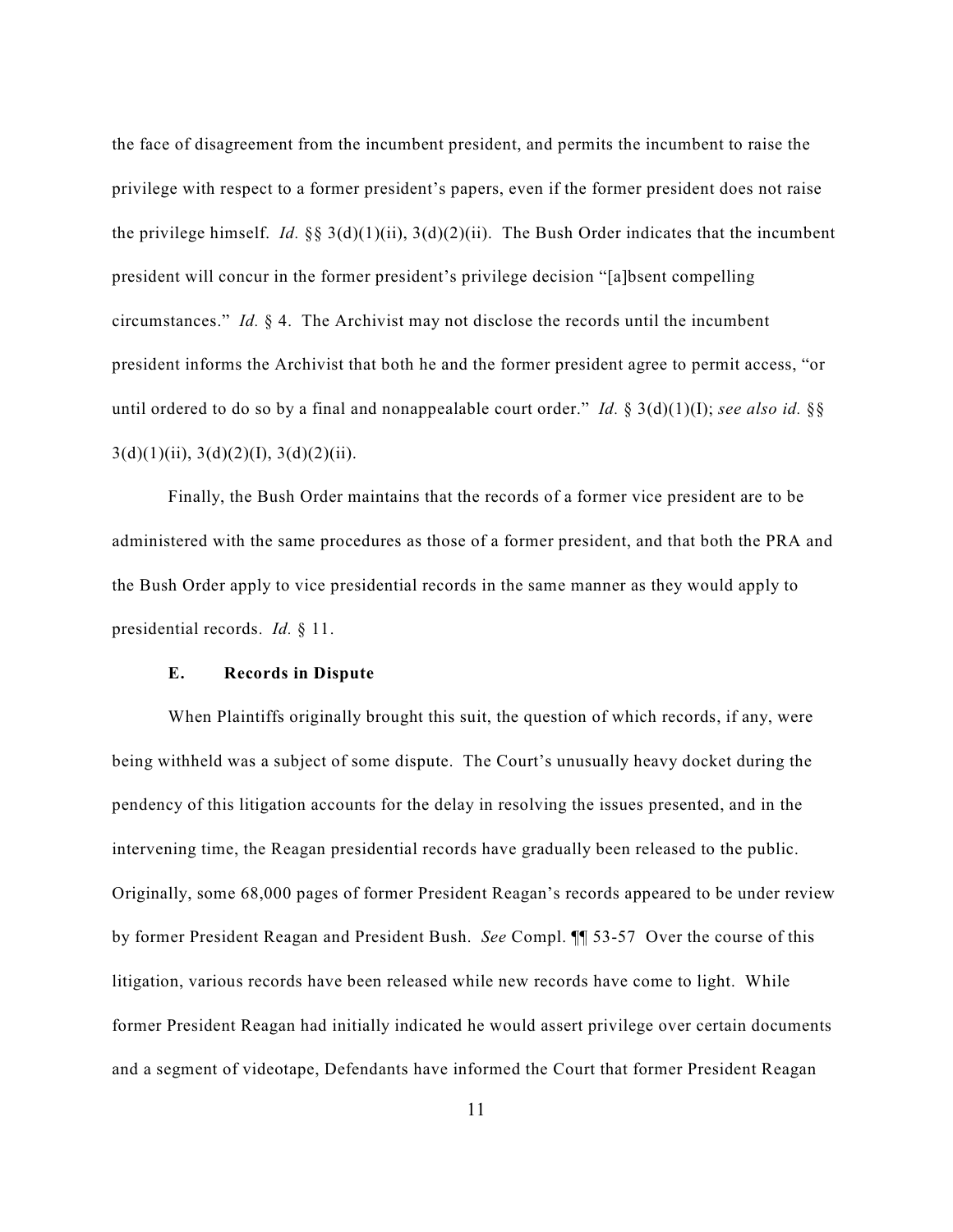has asserted privilege only over 11 documents, totaling 74 pages of presidential records, and that President Bush has "determined to assert constitutionally based privilege in concurrence with former President Reagan[]." Def. Further Notice with Respect to Processing of Records (Def. Further Notice) at 1.

While these 74 pages were not encompassed in the approximately 68,000 pages of records specifically disputed in Plaintiffs' complaint, *see* Def. Notice with Respect to Processing of Records (Def. Notice) at 2, Plaintiffs' complaint was framed to generally address any records of the Reagan presidency that were being withheld pending a privilege review, whether or not Plaintiffs were aware of them at the time of filing. Compl. ¶ 1 ("[Plaintiffs bring this action] to compel the release of presidential materials of former President Ronald Reagan that are in the custody of NARA and are being withheld in violation of the PRA."); *see also* Pl. Opp. to Def. Mot. to Dismiss ("Pl. Opp.") at 6 n.2 ("[T]hese 68,000 pages are not the *only* Reagan records [in dispute].... Since only a little more than 10% of the Reagan records have so far been processed for opening to the public, there are very likely [many] more pages of documents . . . that will now be subject to the Bush Order . . . ."). Plaintiffs have not indicated to the Court that any other Reagan presidential records remain unavailable to the public.

## **III. Issues Presented to the Court**

Although Plaintiffs raise a number of issues in their complaint,<sup>5</sup> they seek summary

 ${}^{5}$ Plaintiffs' complaint challenges the Bush Order, seeking declaratory relief that the Order is unlawful because it violates the PRA in several ways, and injunctive relief enjoining the implementation of the Bush Order and compelling the release of documents withheld by virtue of the Order's provisions.

First, Plaintiffs allege that the Bush Order makes it possible for materials to be withheld for an unlimited time because it allows incumbent and former presidents to review materials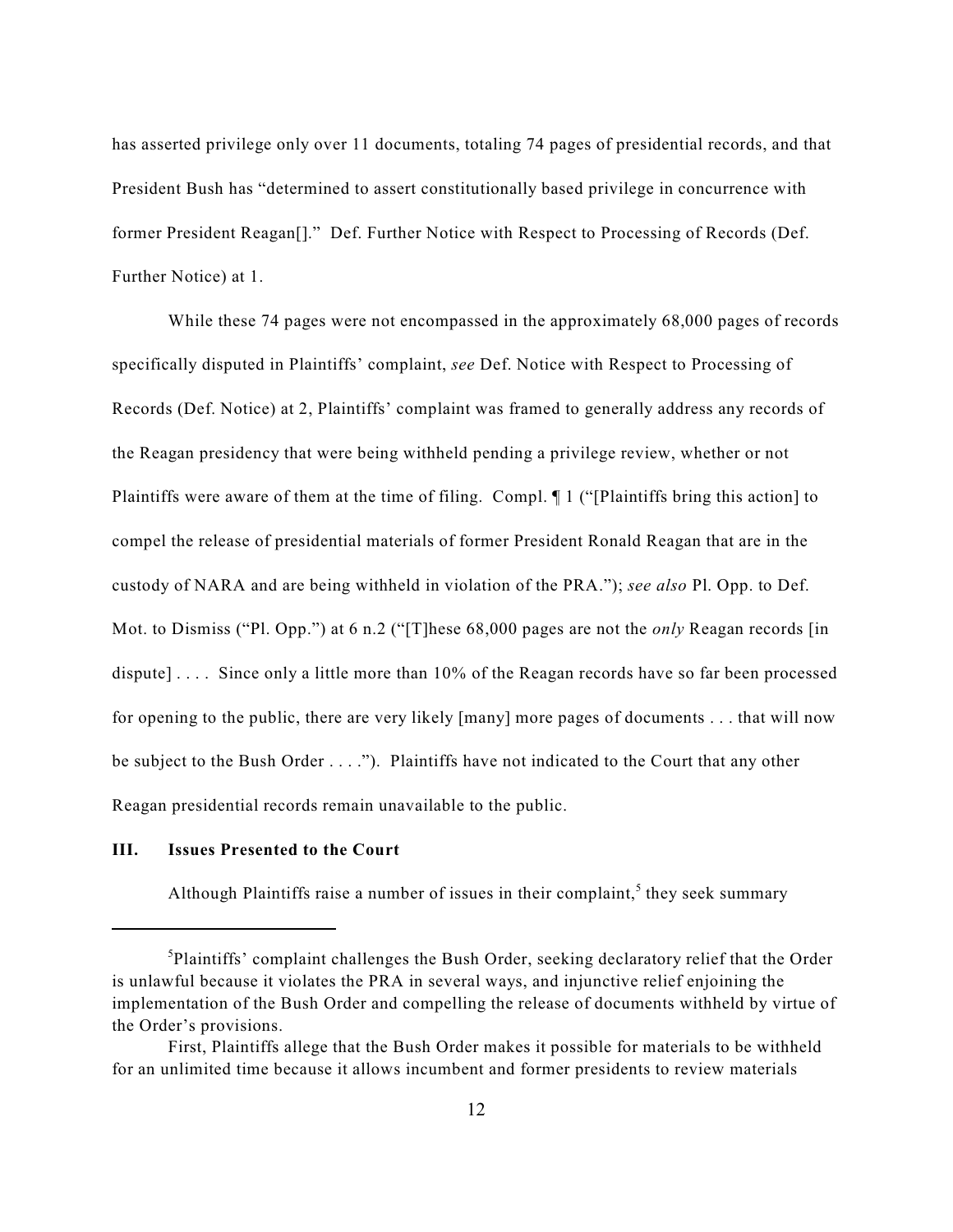judgment on a narrower question:

[P]laintiffs seek summary judgment declaring that the Bush order is unlawful and

before their release. They argue that this violates "the PRA's command that records may not be restricted after the 12-year period expires, and that the Archivist has an affirmative duty to make them public as soon as possible." Compl. ¶ 60(i); *see also* Bush Order § 3(a)-(d).

Second, Plaintiffs allege that the Bush Order violates the PRA by requiring the incumbent president to concur with a former president's assertion of privilege, absent compelling circumstances, even if there is no legal basis for the exercise of privilege. Compl. ¶ 60(ii); *see also* Bush Order § 4.

Third, Plaintiffs claim that the Bush Order impermissibly requires the Archivist to wait until the former president permits the release of records, even if the incumbent president has authorized their release. Compl. ¶ 60(iii); *see also* Bush Order § 3(d). Plaintiffs argue that this means the only way to achieve the release of the former president's records is through a binding court order or by the former president's acquiescence, and leaves the Archivist powerless to act without direction from the incumbent president. Compl.  $\sqrt{ }$  60(iii).

Fourth, the complaint alleges that the Bush Order violates the PRA by allowing a former president who is deceased or disabled to designate a representative to make determinations about whether to assert executive privilege over records or to allow public access to them. Compl. 60(iv); *see also* Bush Order § 10. The Bush Order also allows the family of a deceased or disabled former president to appoint a representative for these purposes. *Id.* Plaintiffs object on the grounds that an individual who has never held the office of president is not entitled under the Constitution to assert executive privilege. Compl. ¶ 60(iv).

Fifth, Plaintiffs dispute that a former vice president is entitled to assert a claim of executive privilege independent from a former or incumbent president, or that such a claim by a former vice president is entitled to the same treatment as a privilege claim by a president. Compl. ¶ 60(v); *see also* Bush Order § 11. Plaintiffs claim that there is "no constitutional basis for a vice presidential executive privilege." Compl.  $\P$  60(v).

Plaintiffs also allege that the Bush Order is contrary to NARA's regulations, which allow the Archivist to open records even when a former president has asserted privilege, if he determines that such privilege claim is improper. 36 C.F.R. § 1270.46(c). The Archivist must provide notice to the former president of the denial of the claim of privilege. *Id*. § 1270.46(d). Plaintiffs argue that these regulations, lawfully promulgated under notice and comment procedures of the Administrative Procedures Act, 5 U.S.C. § 553, "pursuant to authority delegated by NARA by the PRA . . . , take precedence over the Bush Order, which is based on no statutory authority and was issued without adherence to the APA rulemaking process. Compl. ¶ 61.

Plaintiffs also allege that the Bush Order impermissibly expands the constitutional scope of executive privilege, Compl. ¶ 62, Bush Order § 2, and that the Archivist's implementation of the Bush Order constitutes arbitrary and capricious agency action under the APA, 5 U.S.C. § 706(2)(A)&(C). Compl.  $\P$  64.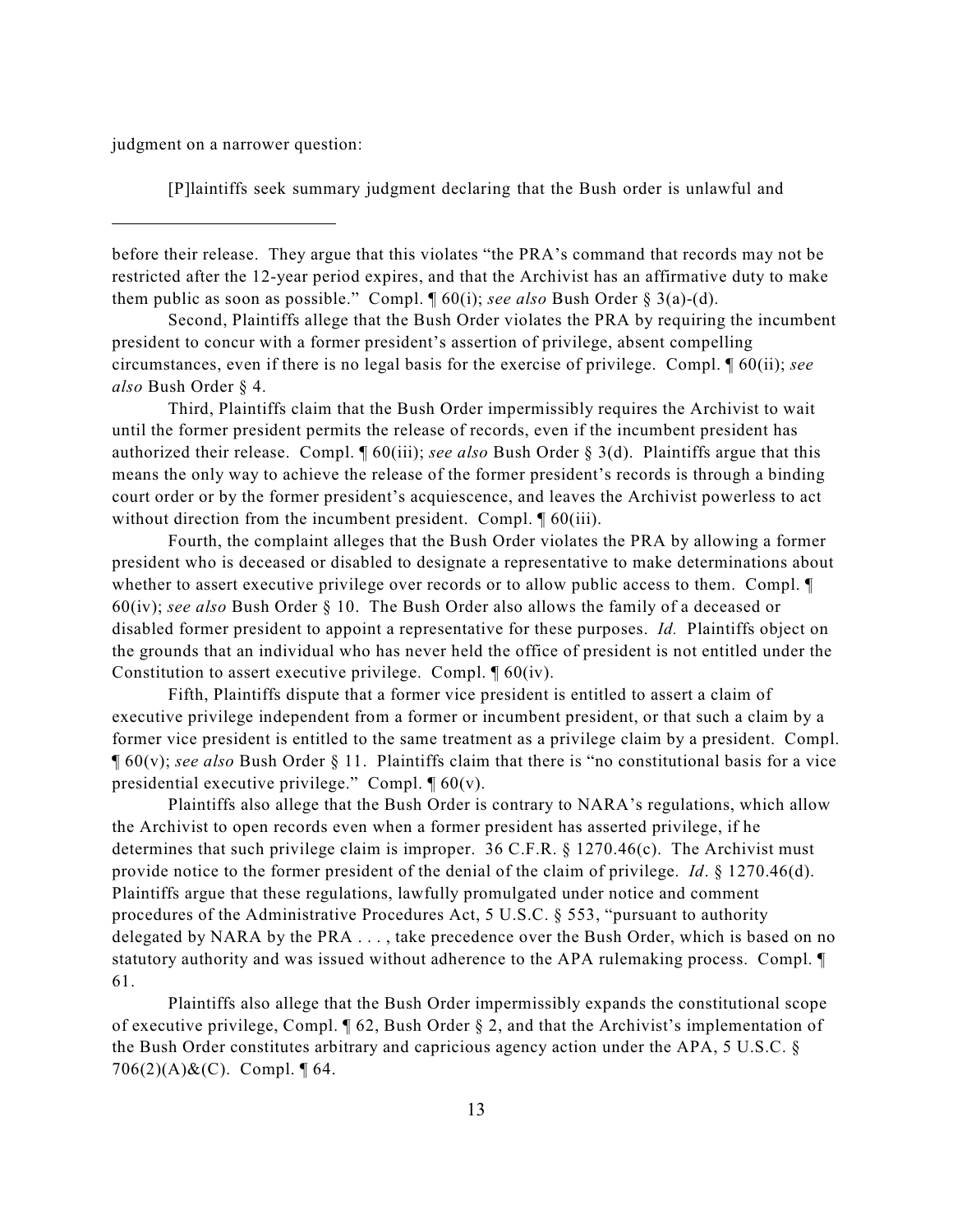may not be implemented by the Archivist and NARA to the extent it purports to give former Presidents, Vice Presidents, and their representatives unilateral authority to direct the Archivist to withhold presidential and vice presidential records from the public. Plaintiffs further seek a permanent injunction ordering the Archivist and NARA not to implement the Bush order, and to make Reagan and Bush presidential and vice presidential records available to the public promptly and without regard to the Bush Order.

Pl. Mot. for Summ. J. ("Pl. Mot.") at 2-3.<sup>6</sup>

Defendants filed their motion to dismiss pursuant to Federal Rules of Civil Procedure 12(b)(1) and 12(b)(6), stating that dismissal is appropriate because Plaintiffs' claims are not justiciable, and even assuming their justiciability, that Plaintiffs have failed to state a claim upon which relief may be granted. Def. Mot. to Dismiss ("Def. Mot.") at 14. Defendants raise justiciability challenges to Plaintiff's suit on mootness, standing, and ripeness grounds. *See* Def. Mot. to Dismiss ("Def. Mot.") at 14-25.

The Court must first consider whether Plaintiffs' claims are justiciable. Because the Court finds that Plaintiffs' claims are not justiciable, the Court will not address the merits of the

 ${}^6$ Defendants state that the summary judgment motion "clears away much of the underbrush" of Plaintiffs' complaint. Def. Opp. to Pl. Mot. for Summ. J ("Def. Opp.") at 1. In response to Defendants' allegation that Plaintiffs have narrowed their request for relief by declining to challenge certain portions of the Bush Order, Plaintiffs attempt to "clear up certain misconceptions . . . about the nature of the relief [P]laintiffs seek" in their reply. Pl. Reply at 4. Plaintiffs state that the government misunderstood their motion, which should properly be read to indicate that "we are not now seeking *summary judgment* based on the unlawfulness of those specific features of the Order. Since the theories advanced in the summary judgment motion support all the *relief* plaintiffs seek, plaintiffs need not argue all of the theories advanced in the Complaint to obtain summary judgment." *Id.*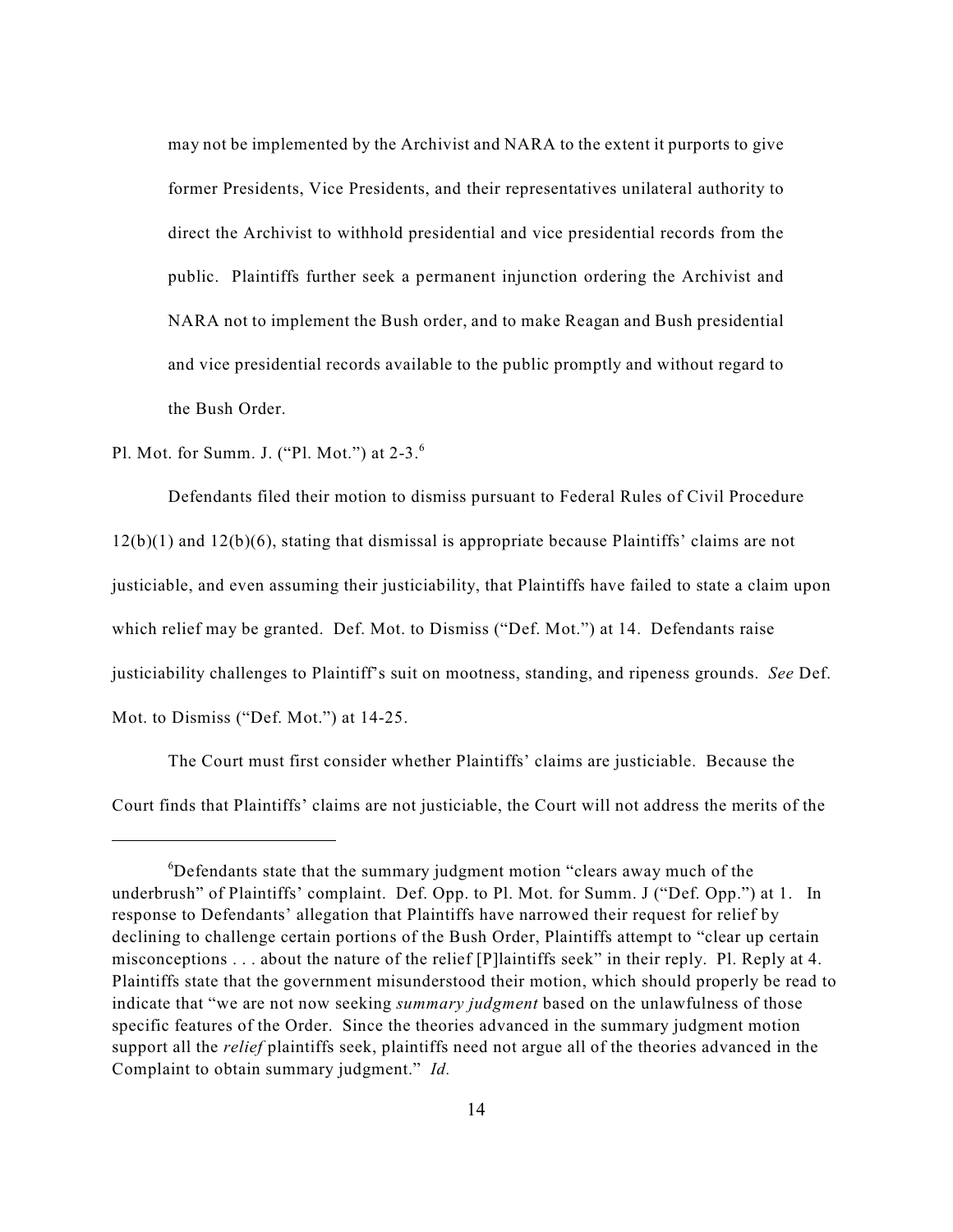parties' dispositive motions.

### **IV. Legal Standard**

In reviewing motions to dismiss for lack of jurisdiction pursuant to Federal Rule of Civil Procedure  $12(b)(1)$ , "the allegations of the complaint should be construed favorably to the pleader." *Walker v. Jones*, 733 F.2d 923, 925-26 (D.C. Cir. 1984) (quoting *Scheuer v. Rhodes*, 416 U.S. 232, 236, 94 S.Ct. 1683, 1686, 40 L.Ed.2d 90 (1974)). "While the complaint is to be construed liberally, the Court need not accept factual inferences drawn by plaintiff if those inferences are not supported by facts alleged in the complaint, nor must the Court accept plaintiff's legal conclusions." *Primax Recoveries, Inc. v. Lee*, 260 F. Supp. 2d 43, 47 (D.D.C. 2003) (citing *National Treasury Employees Union v. United States*, 101 F.3d 1423, 1430 (D.C. Cir. 1996)); *see also American Farm Bureau v. E.P.A.*, 121 F. Supp.2d 84, 90 (D.D.C. 2000) (same). In the 12(b)(1) context, the plaintiff bears the burden of proving jurisdiction. *Vanover v Hantman*, 77 F. Supp.2d 91, 98 (D.D.C. 1999), *aff'd* 38 Fed. Appx. 4, 2002 WL 1359630 (D.C. Cir. Apr. 17, 2002). In its consideration of a motion under  $12(b)(1)$ , a district court may look beyond the pleadings to inquire into facts pertinent to its jurisdiction. *See Land v. Dollar*, 330 U.S. 731, 735 n.4 (1947).

## **V. Discussion of Justiciability**

Before the Court can begin to address the substantive matters raised in this case, it must make a determination as to the justiciability of Plaintiffs' claims. Indeed, the parties have devoted much of their briefing to this threshold question, while at the same time the materials Plaintiffs seek have been gradually released. Swaths of the parties' justiciability arguments have been rendered obsolete by the former and incumbent presidents' decision to assert executive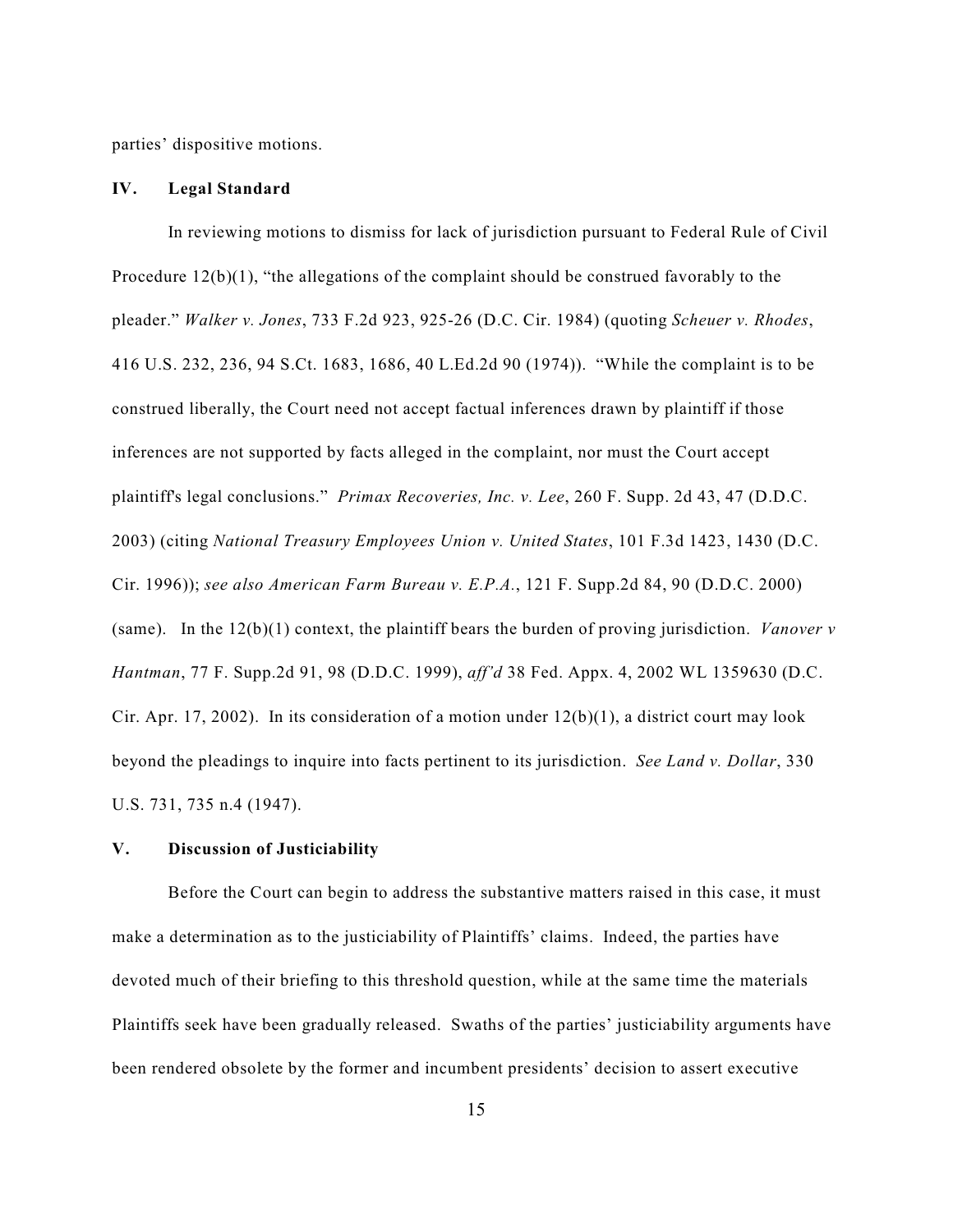privilege over 74 pages of records. *See* Def. Mot. at 16, 19-20, 21-22 (statements made before the decision to assert executive privilege over 74 pages, in which Defendants argue that Plaintiffs' claims are not properly reviewable because they depend on the future assertion of executive privilege). $<sup>7</sup>$ </sup>

The Court is only empowered to consider cases and controversies, and "[i]n an attempt to give meaning to Article III's case-or-controversy requirement, the courts have developed a series of principles termed 'justiciability doctrines,' among which are standing, ripeness, mootness, and the political question doctrine." *National Treasury Employees Union v. United States*, 101 F.3d 1423, 1427 (D.C. Cir. 1996) (quoting *Allen v. Wright*, 468 U.S. 737, 750 (1984)). The first three, standing, ripeness, and mootness, are implicated in this case. Defendants raise each of them in their motion to dismiss. *See* Def. Mot. to Dismiss ("Def. Mot.") at 14-24. The Court will address standing and ripeness in turn. The Court will not address mootness because it finds that Plaintiffs' claims are not justiciable under the standing and ripeness analyses.

#### **A. Standing**

Defendants argue that Plaintiffs do not have standing to challenge the Bush Order. Def. Mot. at 15-21. To establish standing, Plaintiffs must demonstrate that they have suffered an injury in fact that is concrete and particularized, and actual or imminent, not conjectural or hypothetical. *See Lujan v. Defenders of Wildlife*, 504 U.S. 555, 560 (1992) (internal quotations

The Court notes that Plaintiffs did not request leave to file any additional briefing on the issue of justiciability after Defendants notified the Court that all documents had been released, with the exception of 74 pages over which privilege had been asserted. The Court takes this to mean that Plaintiffs do not challenge the assertion of privilege over the 74 pages, and that neither party wants to add anything to their earlier justiciability arguments.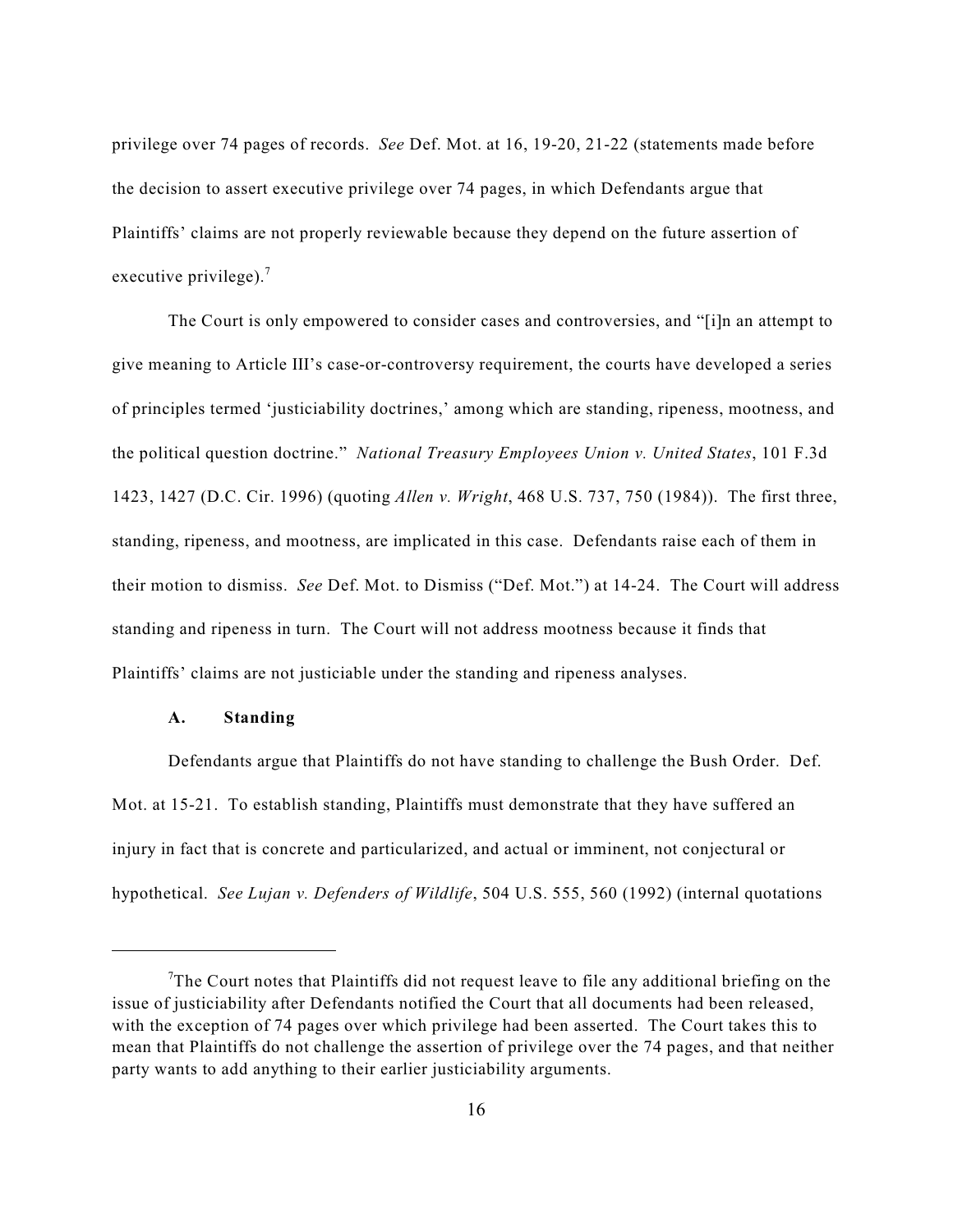omitted). Plaintiffs must also show that the injury is fairly traceable to the challenged conduct, in the form of a causal connection between the injury and the conduct. *Id.* Finally, Plaintiffs must show that the injury is likely to be redressable by the relief sought. *Id.* at 561. The Court finds that Plaintiff's cannot show redressable injury in fact, and as such will not consider the causation prong of the standing analysis.

#### **1. Injury in Fact**

Defendants assume for the purposes of their motion to dismiss that Plaintiffs were injured by the delay involved in the privilege review undertaken pursuant to § 3(c) of the Bush Order, after the 12-year restriction on the Reagan presidential records expired. Def. Mot. at  $15.^8$ Plaintiffs argue that they have been injured, not merely by delay, but also by what they consider unlawful denials of access after the expiration of the 12-year period, and imminent (at the time of their filing) denials that "will occur as the terms of the Bush order giving former Presidents, Vice Presidents and their 'representatives' veto power over public access are applied." Pl. Opp. at 6.

By "continuing unlawful *denial* of access that has already occurred," Plaintiffs refer to NARA's unwillingness to provide access to records as soon as they were authorized for release, *see* Pl. Opp. Attach. 1 (Decl. of Bruce Craig) ¶ 3, as well as NARA's unwillingness to release documents while they were the subject of a privilege review. *See* Pl. Mot. Attach. 6-10 (letters between Prof. Hugh Davis Graham, Public Citizen Litigation Group, the Ronald Reagan Library,

 ${}^{8}$ Defendants note, however, that although they assume injury for purposes of their motion, they do not concede the point because "[t]he PRA does not purport to establish 'deadlines' for constitutional-privilege review." Def. Mot. at 15 n.11. Defendants indicate that they do not believe such a delay, "absent an ultimate withholding," amounts to injury. *Id.* The Court notes that with the assertion of constitutional privilege over 74 pages, there has been both delay and an "ultimate withholding."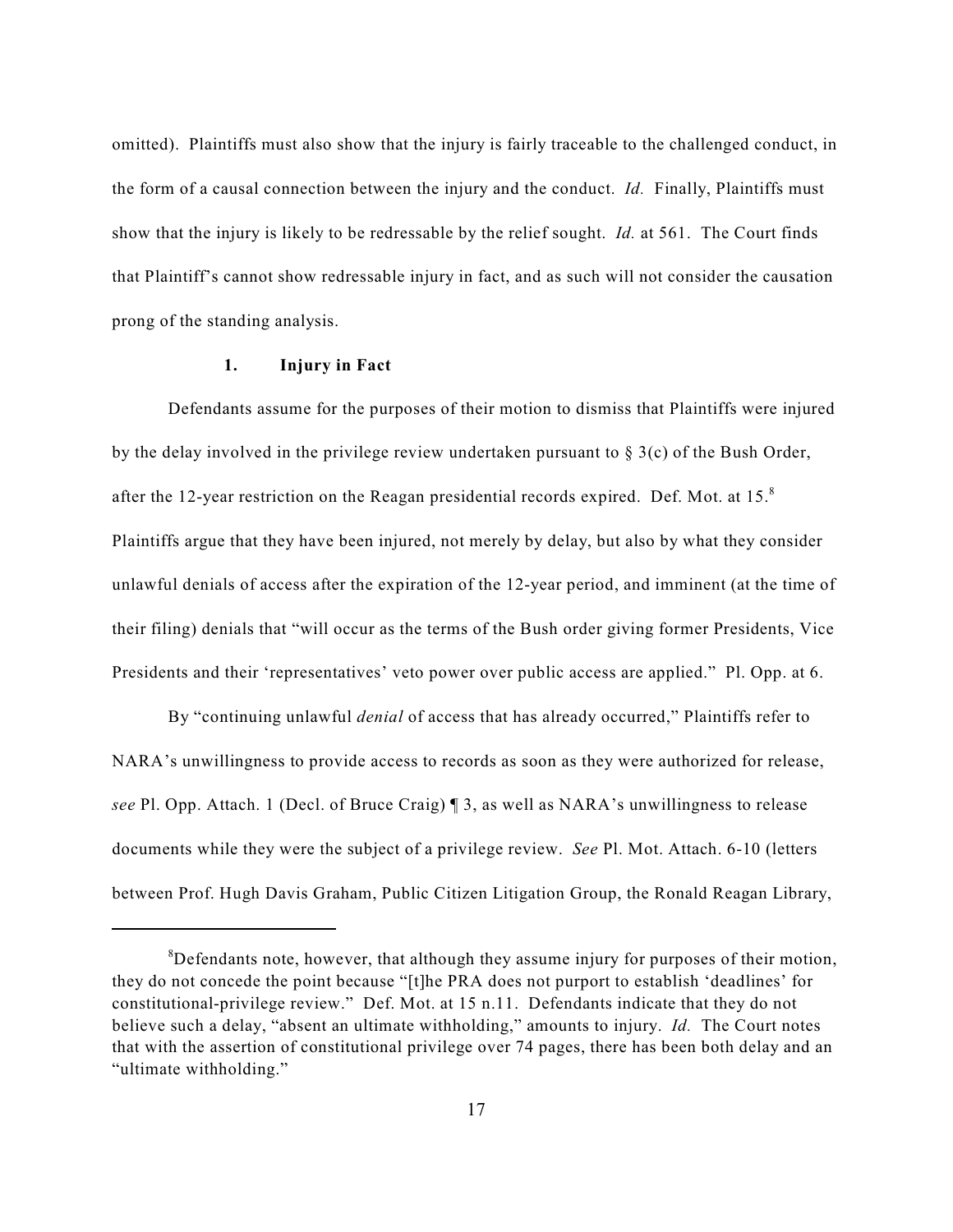and NARA, and a letter from the Ronald Reagan Library to Mr. Blanton of the National Security Archive) (emphasis in original).

The Supreme Court stated in *FEC v. Akins*, 524 U.S. 11 (1989), that an "inability to obtain information . . . that, on respondents' view of the law, the statute requires [be] made public" constitutes injury in fact for standing purposes. *Id.* at 21. In *Akins*, the plaintiffs challenged an organization's refusal to release donors' names, as the plaintiffs argued was required by the Federal Election Campaign Act. In the instant case, Plaintiffs have ultimately been granted access to all the Reagan presidential records, with the exception of 74 pages over which executive privilege has lawfully been asserted. Accordingly, Plaintiffs' inability to access materials amounts to something less than a denial of access.

There is no dispute, though, that when Plaintiffs requested the Reagan presidential records at the expiration of the 12-year restriction permitted by the PRA, they were unable to obtain the materials to which Plaintiffs believe the PRA entitled them at the time. Defendants assume for purposes of their motion that this delay constitutes an injury in fact. The case law in this Circuit supports this assumption. *See Byrd v. EPA*, 174 F.3d 239, 243 (D.C. Cir. 1999) (finding that denial of "timely access" constitutes "informational injury," thereby precluding any "serious challenge" to the injury element of the standing analysis); *see also Payne Enters. v. United States*, 837 F.2d 486, 491 (D.C. Cir. 1988) ("Courts have long recognized that there 'may very well be circumstances in which prolonged delay in making information available . . . require[s] judicial intervention.'") (quoting *Lybarger v. Cardwell*, 577 F.2d 764, 767 (1st Cir. 1978). It is clear, then, that Plaintiffs' past delays in access to presidential records satisfy the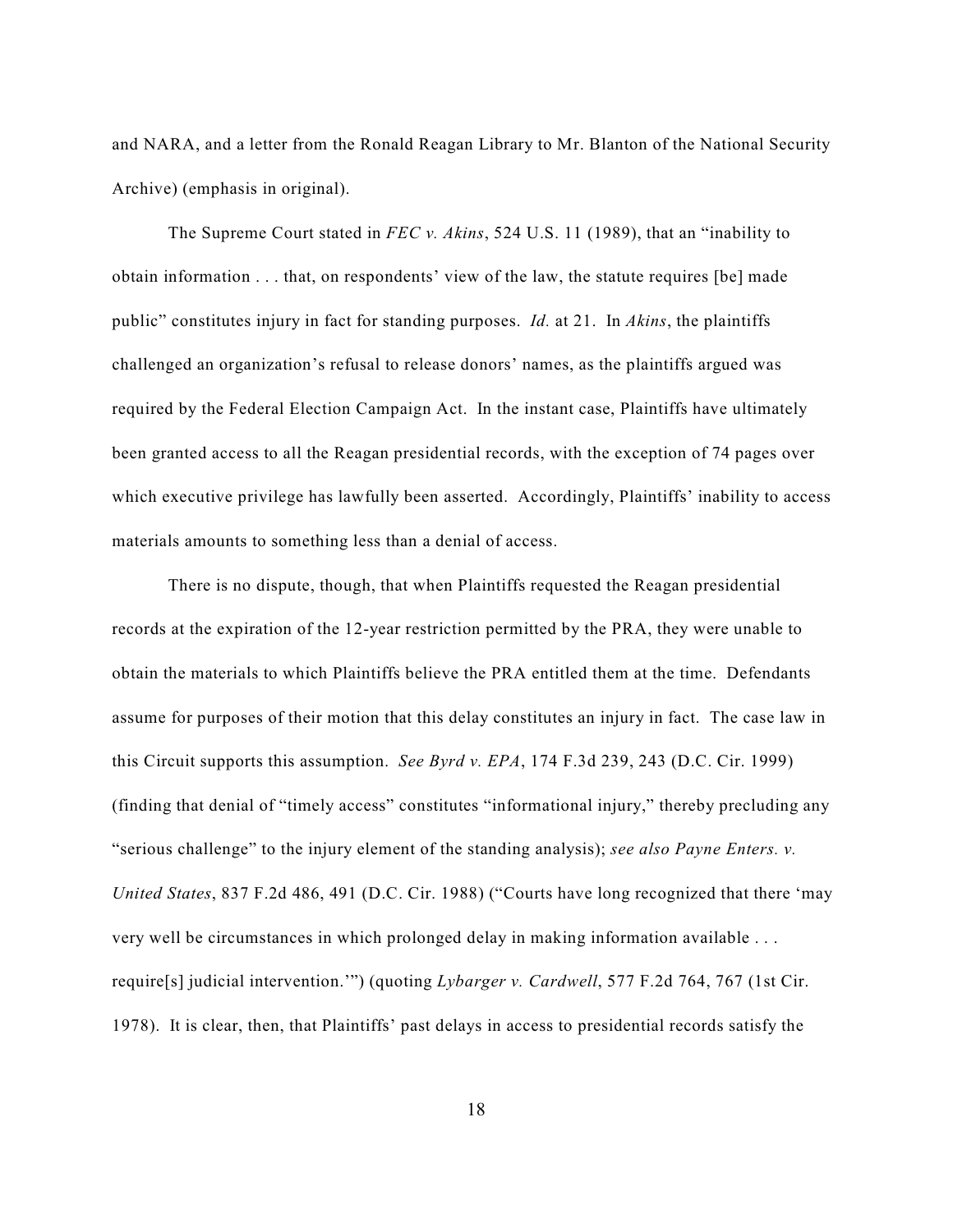injury in fact requirement of the standing analysis

Plaintiffs also allege future injury. Pl. Opp. at 6. Plaintiffs are engaged on an ongoing basis in the study of presidential records and the internal workings of the government, and will seek access to future collections of presidential records. The Court understands that Plaintiffs have a professional interest in presidential records and will most likely continue to seek such records in the future. Plaintiffs face substantially similar delays in the future should the terms of the Bush Order continue to be applied. The American Historical Association's members and the Organization of American Historians' members "regularly request and make use of presidential and vice presidential records held by NARA." Compl. ¶¶ 3, 7. Professor Stanley Kutler "makes extensive use of the records of former presidents and vice presidents at presidential libraries and other NARA facilities." *Id*. ¶ 5.

There is therefore a significant likelihood that Plaintiffs will again seek access to presidential records, and face indeterminate delays in accessing them. However, the Court cannot find that this future injury is sufficiently imminent, and not conjectural and hypothetical. At this stage Plaintiffs have no outstanding requests for presidential records, because there are no presidential records currently subject to the Bush Order, other than the 74 pages over which privilege has been asserted. Twelve years will soon have passed since the end of former President George H. W. Bush's presidency, at which point it is possible that these records will be subject again to the terms of the Bush Order. This Court, however, is not prescient, and cannot know at this point in what way the facts will reveal themselves when Plaintiffs themselves, or indeed other interested parties, seek the records of a different president. Both the former and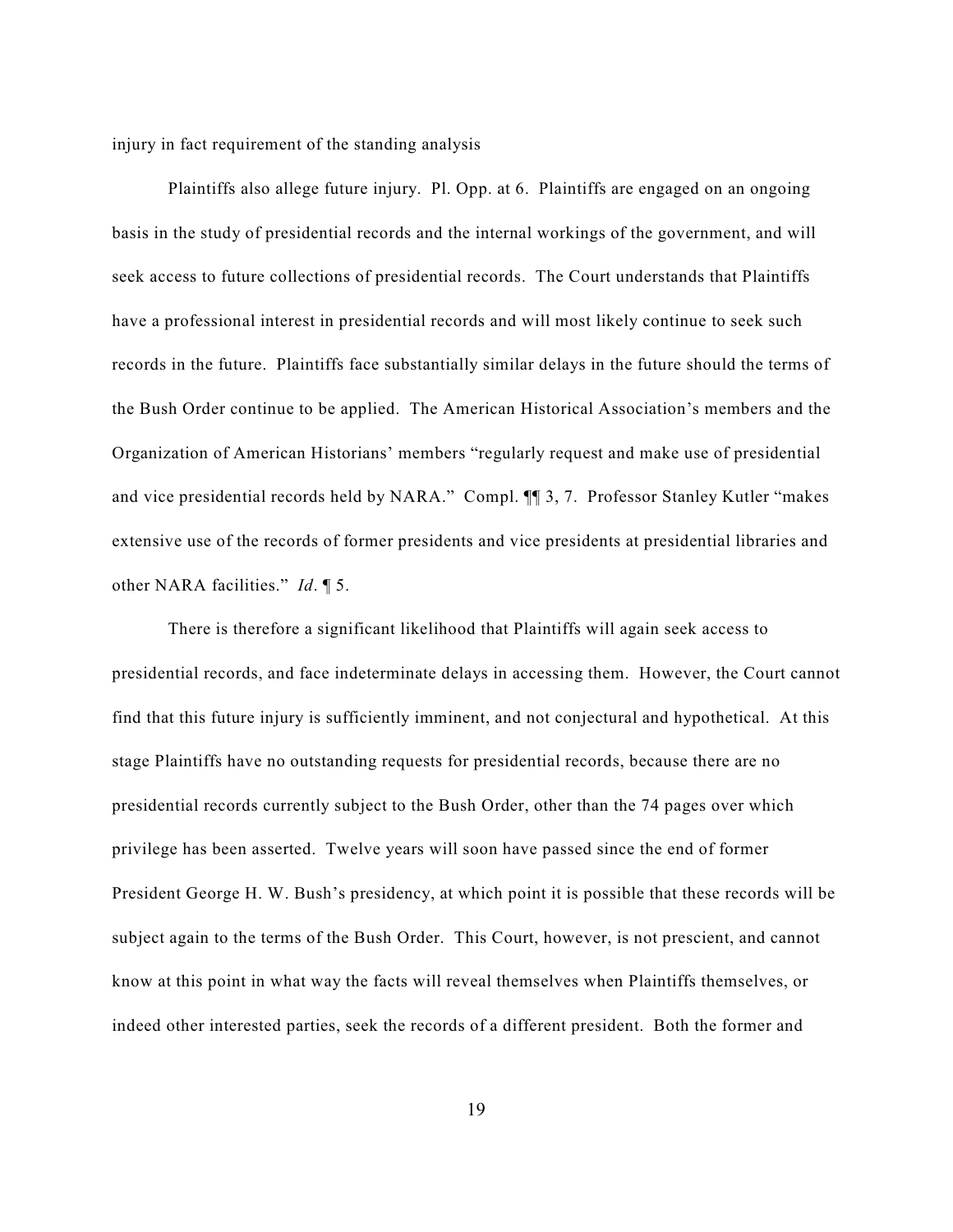incumbent presidents may make different decisions about any records whose period of restriction under the PRA has ended. Although it would be a coveted talent, the Court cannot predict who the incumbent president will be in 2005, or what effect, if any the election of 2004 will have on any future application of the Bush Order's provisions.

The Court comes to the inevitable conclusion that, while Plaintiffs have demonstrated past injury in fact, but that they cannot, at this stage, properly demonstrate future injury in fact that is imminent and not conjectural and hypothetical.

#### **2. Redressability**

Even though Plaintiffs have demonstrated sufficient injury, they lack standing under the redressability prong of the standing analysis. Redressability is satisfied if it is "likely, as opposed to merely speculative that the injury will be redressed by a favorable decision." *Lujan*, 504 U.S. at 561 (internal quotations omitted). At this stage of the litigation, Plaintiffs request declaratory relief finding the Bush Order unlawful, and injunctive relief proscribing the Order's implementation. The Court finds that Plaintiffs' injury in fact is not redressable by the relief Plaintiffs seek.

It is quite obviously impossible to undo the delays that Plaintiffs experienced in gaining access to the Reagan presidential records, and as explained in Section V(A)(1), *supra*, any future injury Plaintiffs might suffer as a result of the Bush Order is speculative at this point. Even if the Court were to find in Plaintiffs' favor on the merits of their claim and enjoin the application of the Bush Order, Plaintiffs' past delays would not be redressed. Plaintiffs' inability to access materials while former President Reagan's records were subject to privilege review cannot be redressed by a finding that the Bush Order's provisions may not be applied in the future.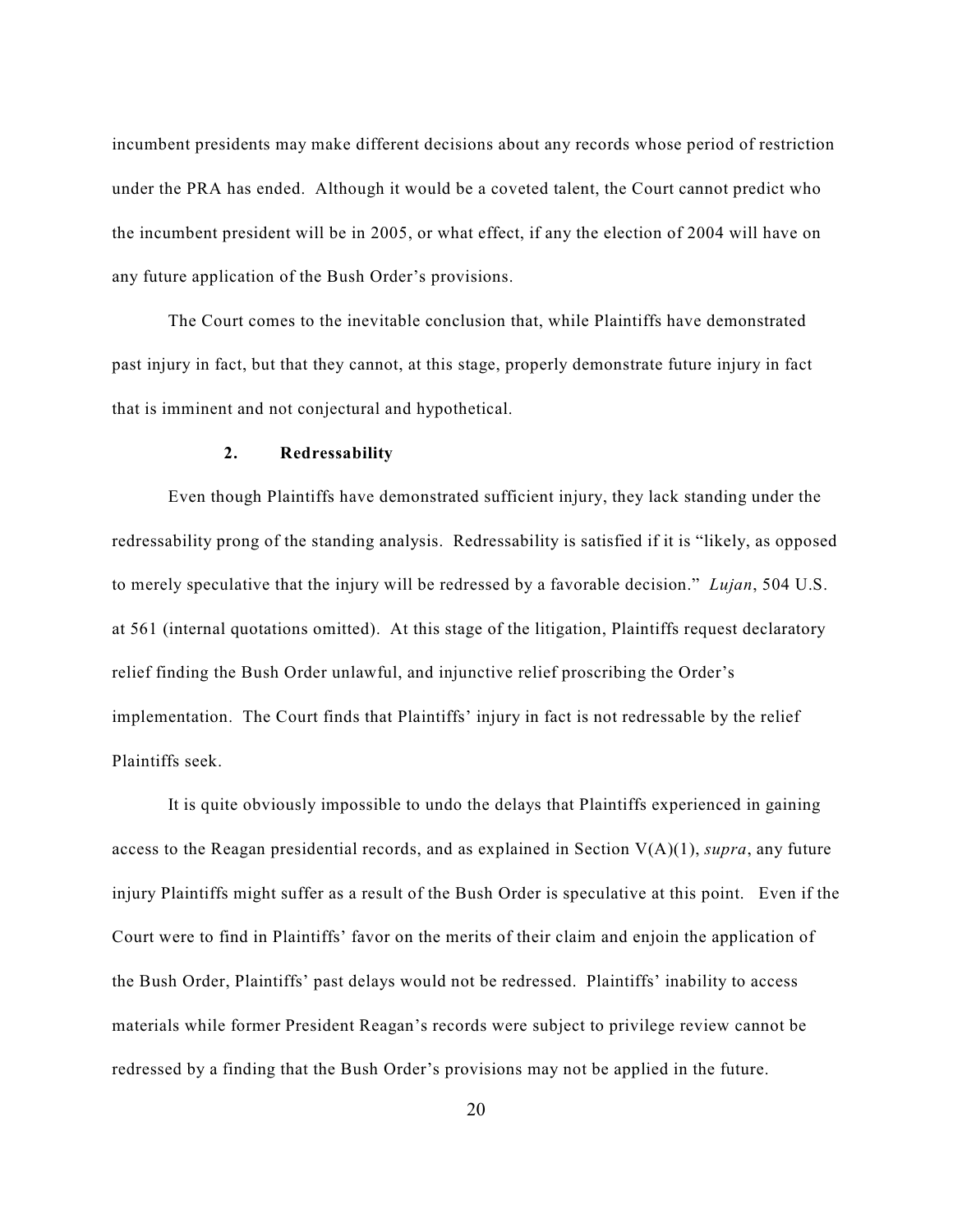Accordingly, the Court finds that Plaintiffs do not have standing to bring this suit. Although a finding of a lack of standing alone renders this case nonjusticiable, the Court will address ripeness as an alternative bases for nonjusticiability.

#### **B. Ripeness**

Defendants challenge the justiciability of Plaintiffs' suit by alleging that the suit is not ripe for review on either constitutional or prudential grounds. *See* Def. Mot. at 21-24. Ripeness doctrine counsels that courts refrain from deciding cases where injury is speculative, and may never occur, because such cases are premature for review. *See Abbott Labs. v. Gardner*, 387 U.S. 136, 148-149 (1967) (explaining that the rationale underlying ripeness "is to prevent the courts, through avoidance of premature adjudication, from entangling themselves in abstract disagreements over administrative policies, and also to protect the agencies from judicial interference until an administrative decision has been formalized and its effects felt in a concrete way by the challenging parties."). The Court has already explained that only a future injury would be redressable by the relief Plaintiffs seek. It is clear that any future injury is at this point purely speculative, and consequently the Court cannot find that Plaintiffs have a ripe controversy.

Ripeness, like standing, requires the constitutional minimum of impending injury in fact, which Plaintiffs have not established. *See* Section V(A)(1), *supra*. Although Plaintiffs have not shown constitutional ripeness, the Court will consider the question of prudential ripeness in the interest of thoroughness. Prudential ripeness requires the Court to balance "the fitness of the issues for judicial decision and the hardship to the parties of withholding court consideration." *Abbott Labs.*, 387 U.S. at 149.

Defendants contend that Plaintiffs' claims are "academic," and that "any 'hardship'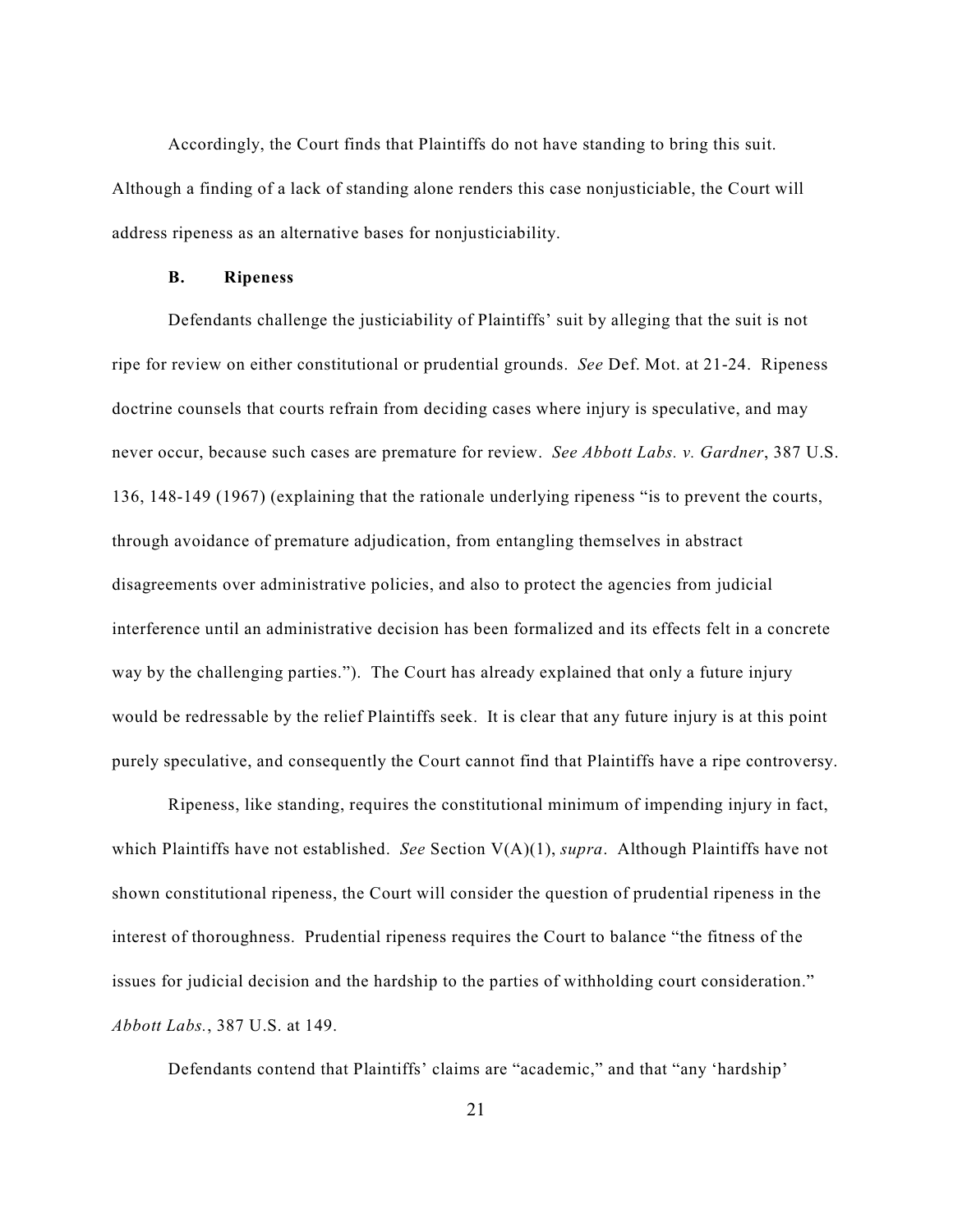Plaintiffs might suffer is outweighed by the institutional interests in postponing review," Def. Mot. at 23. In considering the hardship prong of prudential ripeness, the Court finds that it must agree with Defendants. The Court is mindful of the fact that this suit has been lengthy and laborintensive for the parties, who have fully briefed each of their dispositive motions and filed ongoing updates with the Court as to the release of some presidential records and the assertion of executive privilege over others. However, the Court cannot ignore the requirements of Article III of the Constitution, which require a live controversy at each stage of litigation. Accordingly, any hardship to the parties of postponing review does not overcome the fact that review of Plaintiffs' claims is inappropriate at this time.

The second prong of prudential ripeness, the fitness of these issues for judicial consideration, is similarly not satisfied. At this point in the litigation, the Court is presented with an abstract disagreement in need of factual development. The Archivist and NARA will continue to apply the Bush Order to presidential records, but the only redressable injury Plaintiffs might have is speculative. Defendants cite *Abbot Laboratories* for the proposition that "prudential ripeness protects other Branches from judicial interference until the effects of their decisions are 'felt in a concrete way by the challenging parties.'" Def. Mot. at 23, quoting *Abbot Labs.*, 387 U.S. at 148-148. Although the Bush Order may have had a concrete impact on Plaintiffs, it is not clear that it will inevitably impact them in the same way in the future.

Although it may be likely that Plaintiffs will again encounter delays in access to presidential records if the terms of the Bush Order are applied in the future, such injury is at this point hypothetical. Accordingly, the Court is compelled to find that Plaintiffs claims are not ripe